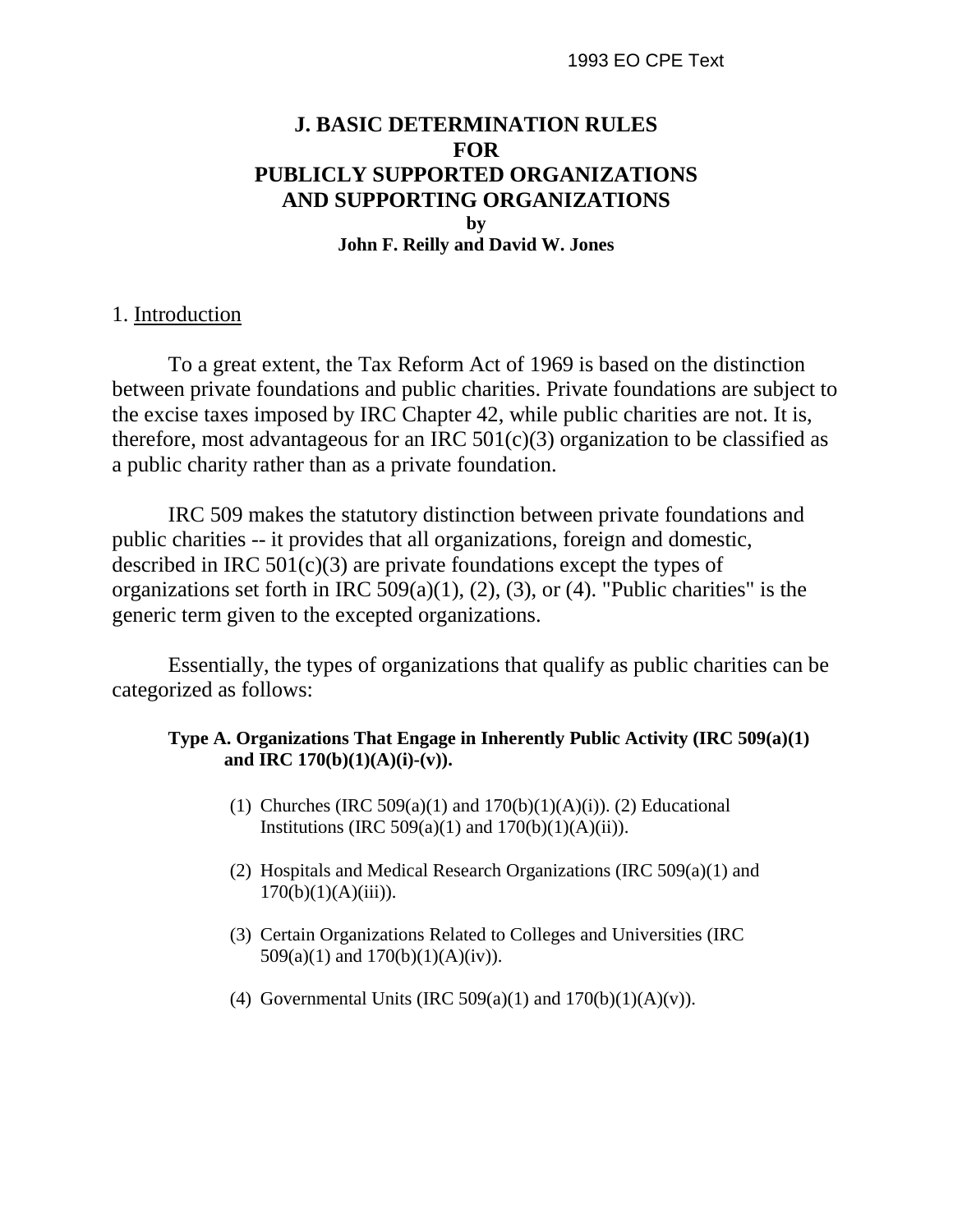#### **Type B. Publicly Supported Organizations (IRC 509(a)(1) and 170(b)(1)(A)(vi); IRC 509(a)(2))**

- (1) Organizations Receiving Substantial Support from a Governmental Unit or from the General Public (IRC  $509(a)(1)$  and  $170(b)(1)(A)(vi)$ .
- (2) Organizations Supported by Exempt Function Income (IRC  $509(a)(2)$ ).

#### **Type C. Supporting Organizations (IRC 509(a)(3)).**

#### **Type D. Organizations That Test for Public Safety (IRC 509(a)(4)).**

In determining private foundation classification under IRC 509, problems are encountered most frequently in the Type B. and Type C. areas. Whether an organization qualifies either as a publicly supported organization or as a supporting organization may involve the application of some very arcane rules. The Tax Court has characterized the IRC  $170(b)(1)(a)(vi)$  regulations as "almost frightenly complex and difficult" (Friends of the Society of Servants of God v. Commissioner, 75 T.C. 209, 213 (1980)), while a district court, in considering the IRC 509(a)(3) regulations, commented that "the Internal Revenue Service has drafted fantastically intricate and detailed regulations to thwart the fantastically intricate and detailed efforts of taxpayers to obtain private benefits from foundations while avoiding the imposition of taxes." Windsor Foundation v. United States, 77-2 U.S. Tax Cas. (CCH) (par.) 9709 (E.D. Va. 1977).

This article is not intended to deal with all questions regarding classification under IRC 509(a)(1)/170(b)(1)(A)(vi), 509(a)(2), and 509(a)(3) -- there are nuances left undiscussed and some subjects, such as community trusts, are omitted entirely. Rather, its purpose is to outline the classification schemes of those subparagraphs and to give the basic rules for determining whether an organization qualifies for the requested classification.

## 2. IRC  $509(a)(1)/170(b)(1)(A)(vi)$  Organizations

## A. Outline of Basic Requirements

Organizations described in IRC  $170(b)(1)(A)(vi)$  are charities that normally receive a substantial part of their support from governmental units and/or from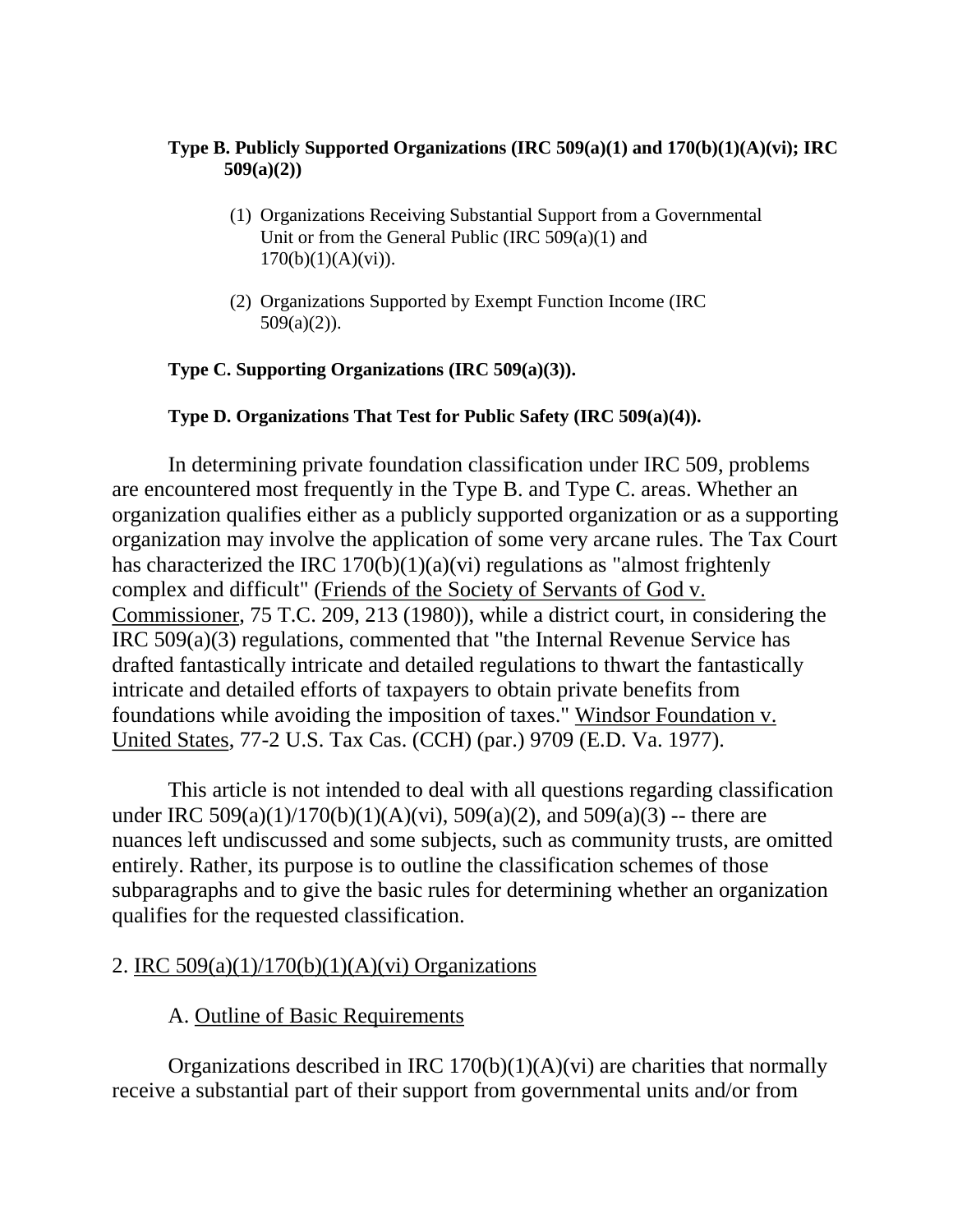direct or indirect contributions from the general public. The "substantial part of support" requirement is met by satisfying a 33 1/3 percent support test or, alternatively, a "facts and circumstances" 10 percent test. The cash basis of accounting must be used.

The percentages are calculated by using total support as the denominator and public support as the numerator. Both the 33 1/3 percent support test and the 10 percent "facts and circumstances" test generally measure an organization's public support over a four-year period; new organizations, however, have a shorter period of measurement. These measuring periods are intended to test whether an organization "normally" receives public support. Therefore, the steps to be taken in determining whether an organization qualifies for classification as an organization described in IRC  $509(a)(1)/170(b)(1)(A)(vi)$  are as follows:

- (1) Know what is included in total support (the denominator);
- (2) Know what is included in public support (the numerator);
- (3) Know what is the proper measuring period to determine whether the organization "normally" receives public support; and
- (4) Make the calculation -- if the organization does not receive 33 1/3 percent public support, determine whether the "facts and circumstances" of the 10 percent test are satisfied.

## B. The Determining Steps

# 1. The Elements of Total Support (The Denominator) for IRC 509(a)(1)/170(b)(1)(A)(vi) Organizations

contributions (except for contributions of is not allowable; services for which a deduction is not allowable), and those membership fees whose basic purpose is to provide support for the organization rather than to purchase admissions, merchandise, services, or the use of facilities;

#### **Total support includes: Total support does not include**

(a) Gifts, grants (including governmental), (a) Contributions of services for which a deduction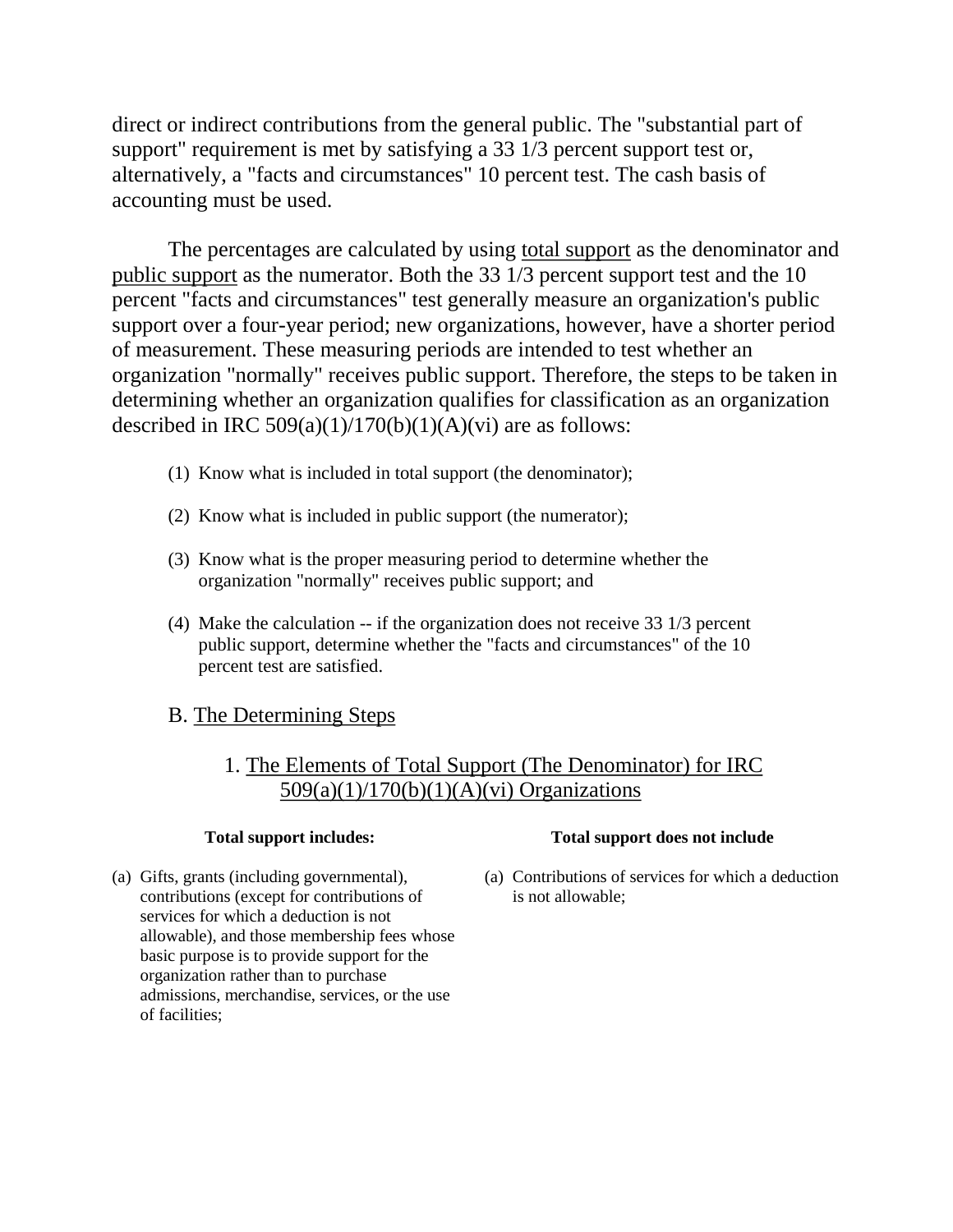- (b) Net income from unrelated business activities, (b) Amounts received from the exercise or whether or not such activities are carried on performance by the organization of its
- (c) Gross investment income (as defined in IRC (c) The value of exemption from any federal, state, 509(e)); or local tax or any similar
- (d) Tax revenues levied for the benefit of an  $($ d) Capital gains; organization and paid to or expended on behalf of the organization; and
- (e) The value of services or facilities (exclusive of (e) Loan repayments; and services or facilities furnished to the public without charge) furnished by a governmental unit to the organization without charge.
- regularly or as a trade or business; charitable, educational, or other IRC  $501(c)(3)$ purpose constituting the basis for its exemption (e.g., amounts received for admissions to the theater of an exempt performing arts organization are excludable from total support);
	-
	-
	-
	- (f) "Unusual grants" (discussed below).

The exclusion of "unusual grants" from the calculation of total support (and, as noted below, from public support as well) generally is intended to apply to substantial contributions or bequests from disinterested parties that are attracted by reason of the publicly supported nature of the organizations, are unusual or unexpected with respect to the amount thereof, and would adversely affect the status of the organization as normally being publicly supported by reason of the size of the contribution. Reg.  $1.170A-9(e)(6)(ii)$  and (iii). In order to determine whether a contribution qualifies as a "unusual grant," and therefore is excluded from total support, the following factors (none of which is necessarily determinative) are taken into consideration: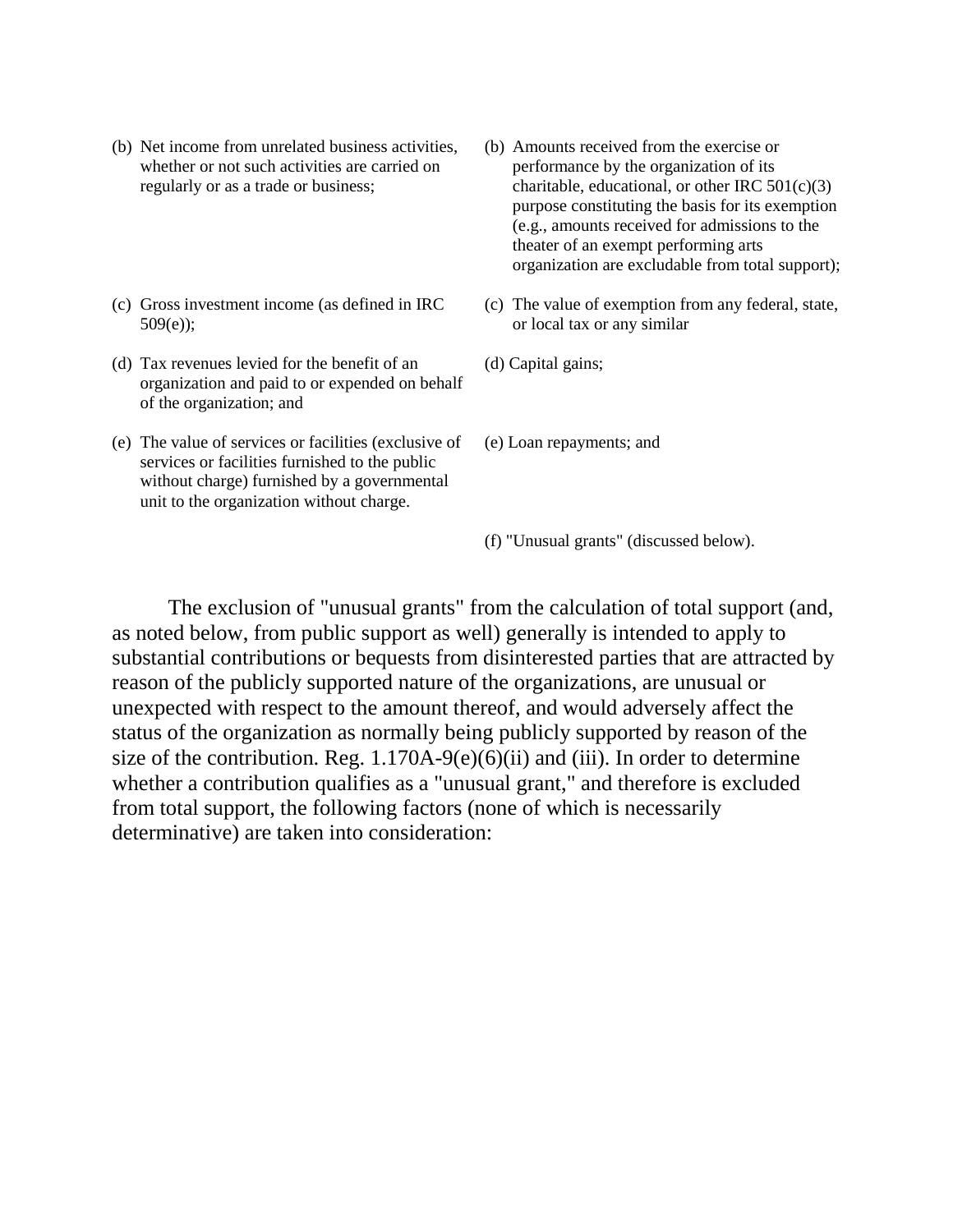(a) Contribution was made by a person with no  $\qquad$  (a) Contribution was made by a person who (1)

- 
- (c) Contribution was in cash, readily marketable (c) Less liquid (or less pertinent) assets that the painting to a museum. purpose.
- program of public solicitation and has been able to attract a significant amount of public support.
- to attract a significant amount of public support evidence that the organization cannot
- (f) The organization, prior to the year in which the (f) Organization, in year prior to receiving grant, exclusions for unusual grants. excluded.
- based) governing body. based.
- connection with the grant.

#### **Favorable Factors Unfavorable Factors**

- connection to the organization. created the organization, (2) previously contributed a substantial part of its support or endowment, or (3) stood in a position of authority, such as being a foundation manager (within the meaning of IRC 4946(b)), with respect to the organization. (If such a person continues directly or indirectly to exercise control over the organization, it is an especially unfavorable factor.)
- (b) Contribution was a bequest. (b) Contribution was an inter vivos transfer.
	- securities, or assets that further the exempt organization may find difficult to dispose and purposes of an organization, such as a gift of a do not contribute to the organization's exempt
- (d) The organization, prior to receipt of the (d) No program of public solicitation or the public particular contribution, has carried on an actual solicitation program has been unsuccessful.
- (e) The organization may reasonably be expected (e) Continued reliance on unusual grants. (May be subsequent to the particular contribution. reasonably be expected to attract future support from the general public.)
	- particular contribution was received, met the 33 did not meet the 33 1/3 percent support test, or 1/3 support test without the benefit of any only met the test because unusual grants were
- (g) The organization has a representative (broadly (g) Organization's governing body is not broadly
- (h) No material restrictions are imposed in (h) Material restrictions are imposed on the grant.

There are also special rules for support from a governmental unit, which are set forth in Reg. 1.170A-9(e)(8)(ii). If the amounts received in connection with a contract entered into with a governmental unit constitute amounts received from the exercise or performance of the organization's exempt function, they are not includible in total support. However, if the purpose of the payment is primarily to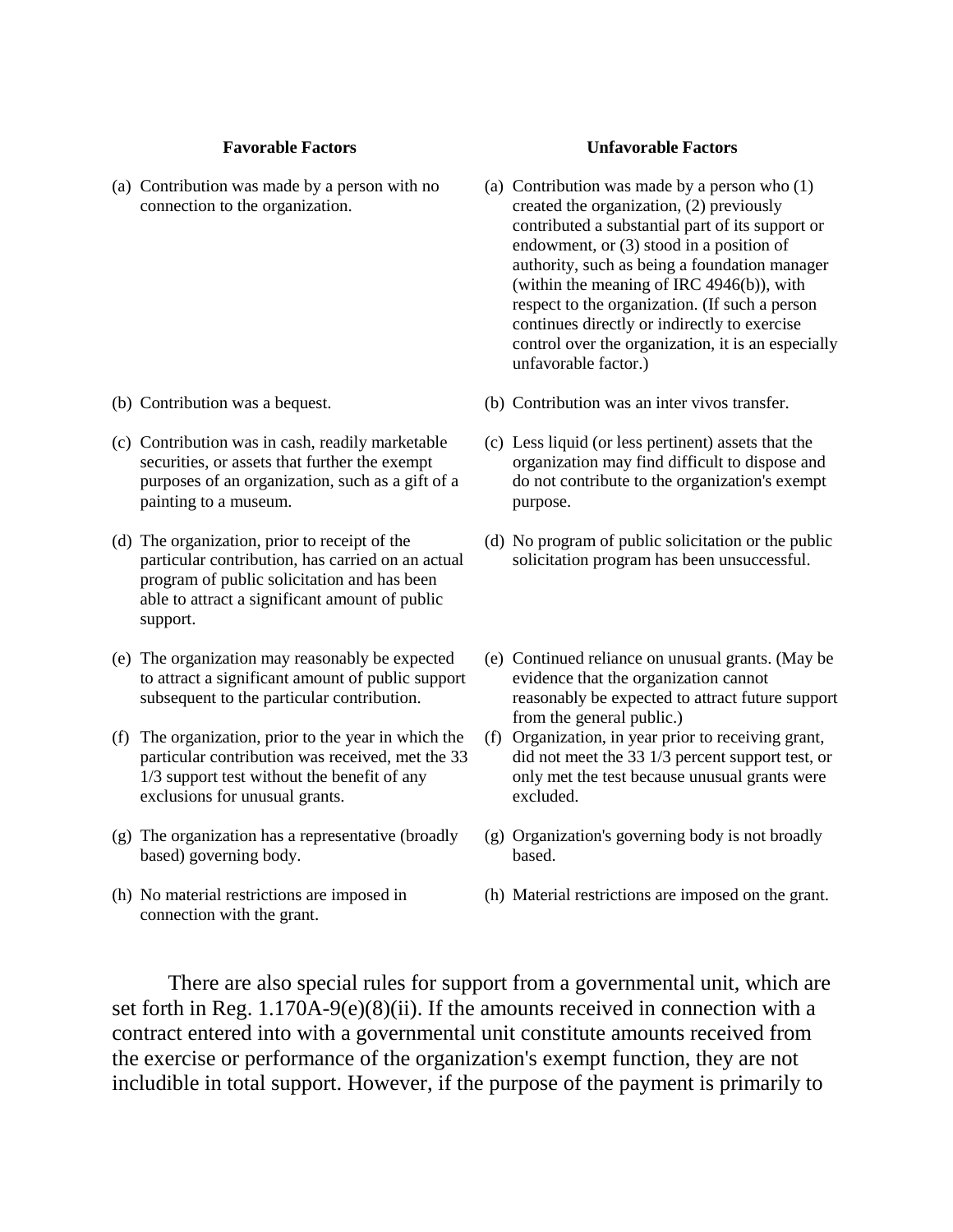provide a service to, or to maintain a facility for, the direct benefit of the public (as opposed to the government), the payment would be included in total support. Examples where the public is considered the direct beneficiary are (1) amounts paid for the maintenance of library facilities that are open to the public, (2) amounts paid to nursing homes or homes for the aged to provide health care or domiciliary services to residents of such facilities, (3) amounts paid to child placement or child guidance organizations, and (4) amounts paid by the Department of Health and Human Services to a Professional Standards Review Organization (PSRO) to carry out its functions. (For the last example, see G.C.M. 38489 (Aug. 29, 1980).

Finally, it must be noted that if an organization receives almost all support from gross receipts from related activities and only an insignificant amount of qualifying support from governmental units and contributions made directly or indirectly from the general public, it may not qualify for classification as an IRC 509(a)(1)/170(b)(1)(A)(vi) organization. Reg. 1.170A-9(e)(7)(ii).

# 2. The Elements of Public Support (The Numerator)

The two basic components of "public support" are support from governmental units and contributions from the general public. In this context, "contributions" include grants, as well as membership dues for which there is no consideration. More specifically, the elements to be taken into consideration in computing public support are as follows:

- (1) Support from governmental units (except for amounts received from the exercise or performance of the organization's exempt function, as discussed in the previous paragraph);
- (2) Contributions from IRC  $170(b)(1)(A)(vi)$  organizations, and from other IRC  $170(b)(1)(A)$  organizations, such as a church, that could also qualify for classification as an IRC  $170(b)(1)(A)(vi)$  organization;
- (3) Contributions from any source not listed in (1) or (2) above, but only to the extent that the total amount of contributions from that donor during the computation period does not exceed two percent of the organization's total support for that period; and
- (4) All support from the sources listed in (1) and (2) above qualifies as public support, unless the support represents an amount that was expressly or impliedly earmarked by a donor to the governmental unit or publicly supported organization as being for the benefit of the organization asserting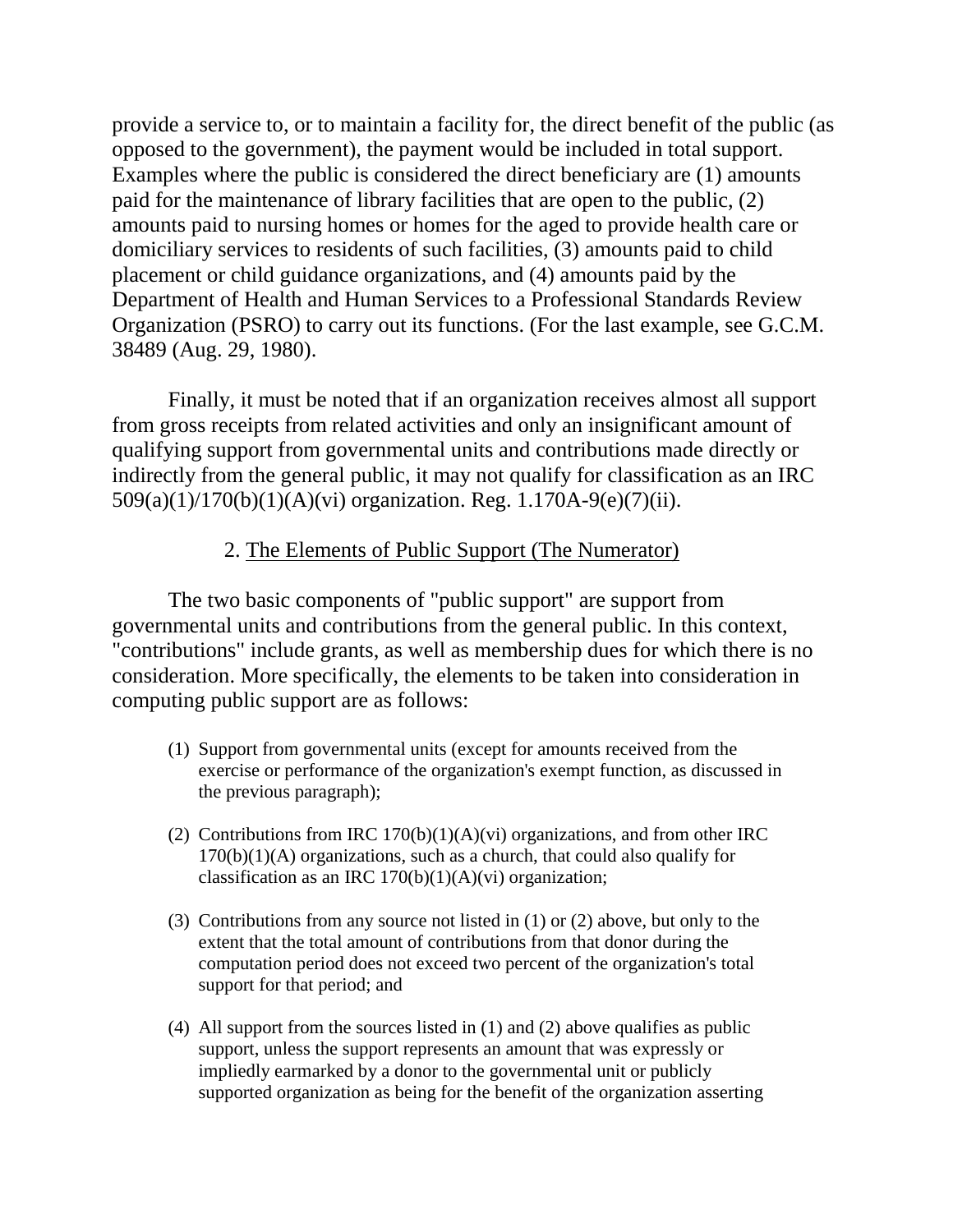that it should be classified as an IRC  $170(b)(1)(A)(vi)$  organization. In a case of earmarking, the two percent limitation applies to support from that donor.

# 3. The Proper Measuring Period

# a. The Meaning of "Normally"

Reg. 1.170A-9(e)(4) provides for a four-year computation period to determine whether an organization is "normally" publicly supported within the meaning of IRC  $170(b)(1)(A)(vi)$ . If the organization satisfies the 33 1/3 percent support test or the 10 percent facts and circumstances test on an aggregate basis for the four preceding taxable years, the organization will then qualify as "normally" publicly supported for the current year and the immediately succeeding taxable year. For example, an organization meeting the 33 1/3 percent support test on an aggregate basis for the years 1988, 1989, 1990, and 1991 will be considered "normally" publicly supported for the years 1992 and 1993. Note, however, that a private foundation cannot be reclassified as a public charity on this basis; instead, it must terminate its private foundation status in accordance with IRC  $507(b)(1)(B)(i)$ .

## b. Exception for Material Changes in Sources of Support

In a current tax year, substantial and material changes may occur in an organization's sources of support other than changes arising from unusual grants. (For example, an organization may receive an unusually large contribution or bequest that does not qualify as an unusual grant.) In such a case, the four year computation period applicable to that year, either as an immediately succeeding tax year or as a current tax year, will not apply for purposes of determining whether the organization satisfies the 33 1/3 percent support test or the 10 percent facts and circumstances test on an aggregate basis. Instead of the four year computation period, a computation period of five years will apply. The five year period consists of the current tax year and the four years immediately preceding that year.

For example, if substantial and material changes occur in an organization's sources of support for the 1991 tax year, then, even though the organization meets the requirements of the 33 1/3 percent support test or the 10 percent facts and circumstances test based on a computation period of tax years 1986-1989 or 1987- 1990, such an organization will not meet either of those tests unless it meets the requirements for a computation period consisting of the tax years 1987-1991.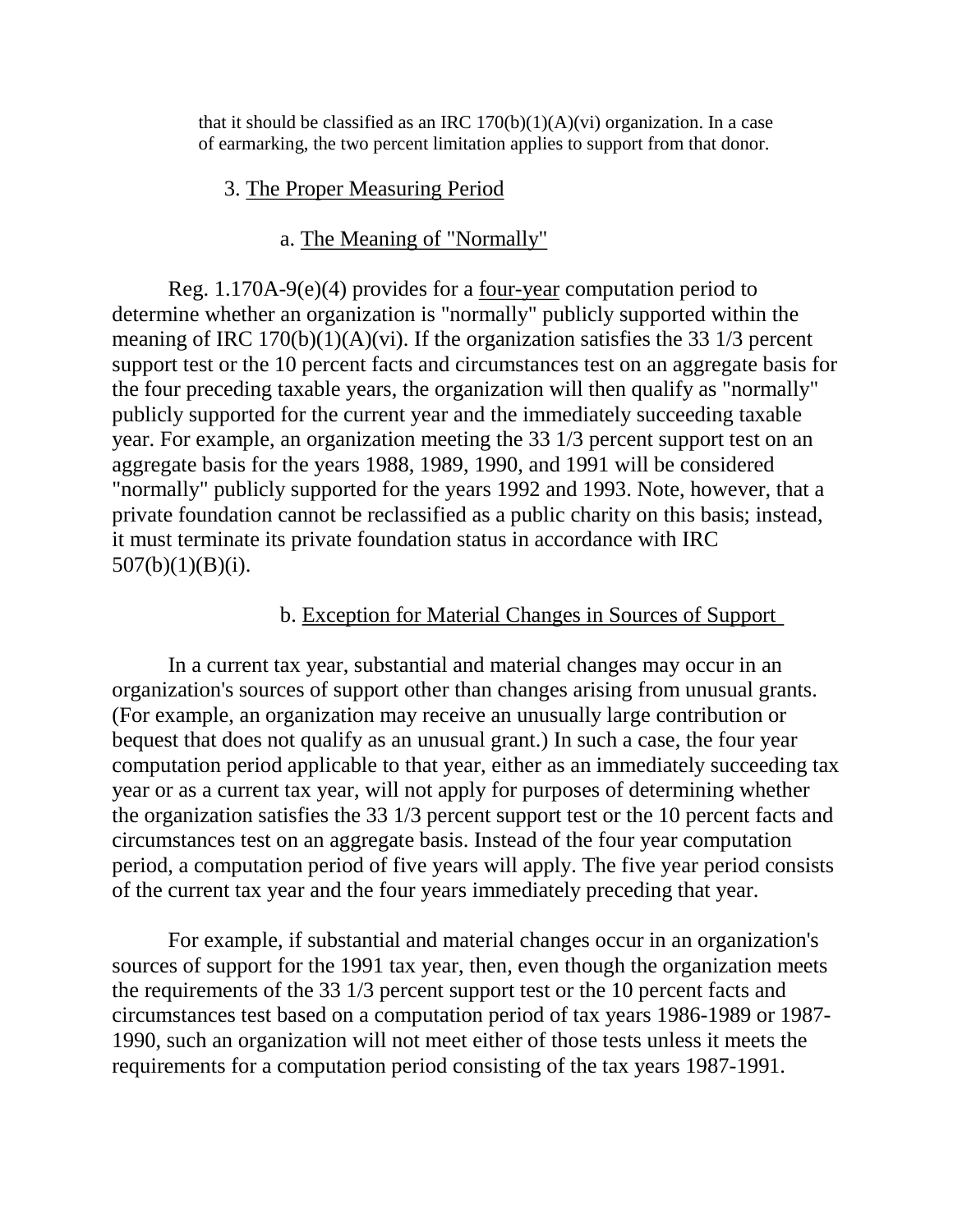# c. Measuring Periods for Applicant Organizations

An organization applying for recognition of exemption as an organization described in IRC  $501(c)(3)$  and classification as an organization described in IRC  $509(a)(1)/170(B)(1)(a)(vi)$  or IRC  $509(a)(2)$  may receive either a definitive or advance ruling on the classification issue. The following rules apply:

- (1) Definitive rulings may only be issued to organizations that have completed their first tax year, and that tax year must have consisted of at least eight months.
- (2) If a newly created organization can reasonably be expected to meet the requirements of IRC  $170(b)(1)(A)(vi)$  (or IRC  $509(a)(2)$ ), it may request nonprivate foundation treatment for an advance ruling period consisting of its first five years. During that period, the organization will be treated as a publicly supported organization; however, at the end of that period, the Service will determine whether the organization has met the tests for publicly supported organizations during the advance ruling period. If the organization does not meet these tests at the end of the advance ruling period, it will be liable for the excise tax on investment income under IRC 4940 for the period covered by its advance ruling. (Note that if an organization requests an advance ruling, it must file Form 872-C, Consent Fixing Period of Limitation Upon Assessment of Tax Under IRC 4940. The consent extends the period of limitations for assessment of IRC 4940 tax of all tax years until one year beyond the normal expiration date of the last tax year within the advance ruling period.)
- (3) Prior tax years may only be taken into consideration, if the applicant organization was described in IRC 501(c)(3) during those years. Therefore, in certain situations, an organization may have existed for some time, but nevertheless has to be considered a newly created organization for purposes of classification as a newly supported organization. Such situations include: (1) an organization precluded from retroactive recognition of exemption under IRC 501(c)(3) because of IRC 508 and (2) an organization that changed its operations to qualify under IRC  $501(c)(3)$ . On the other hand, if a previously unincorporated organization had no change in operations or activities other than its act of incorporation, the period of time its predecessor operated could be taken into consideration. Rev. Rul. 77-116, 1977-1 C.B. 155.

4. Making the Calculation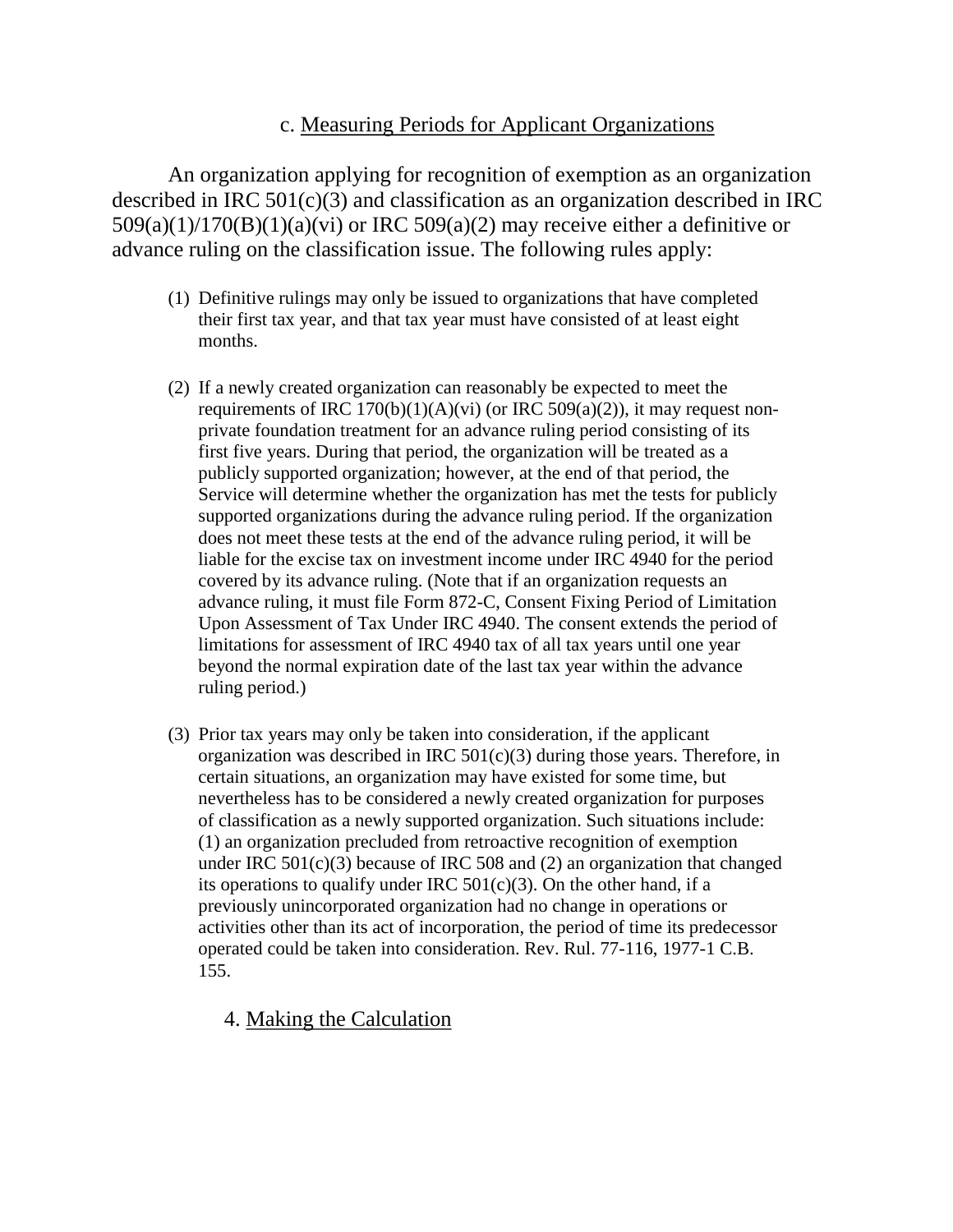# a. A Support Test Worksheet for IRC 509(a)(1)/  $170(b)(1)(A)(vi)$  Organizations

## **[Worksheet not shown]**

#### b. The 10 Percent Facts and Circumstances Test

The facts and circumstances test, beyond its threshold requirement of 10 percent public support, requires that the organization be so organized and operated so as to attract new and additional public or governmental support on a continuous basis. In addition, it must demonstrate that it meets enough of the additional "facts and circumstances" listed in Reg. 1.170A-9(e)(3) to indicate that it is publicly supported. These additional factors are set forth below.

- (a) Public support well in excess of 10 percent. (a) A percentage of public support, close to 10 (Even here, the regulation adds a qualifying supported. factor: If the percentage of the support from public or governmental sources is low because the organization receives a high percentage of total support from investment income on its endowment funds, evidence in favor of meeting the facts and circumstances test would exist if the funds originally were contributed by a governmental unit or the general public.)
- (b) Does the organization receive support from a (b) Lack of evidence of broad based support. representative number of persons rather than from members of a single family? In determining what is a "representative number of persons," consideration will be given to the type of organization, the length of time of its existence, and whether it limits its activities to a particular community or region or to a special field of interest only to a limited number of persons.

#### **Favorable Factors Unfavorable Factors**

The higher the percentage of public support, percent. The closer the percentage of public the lesser will be the burden of establishing the support is to 10, the greater will be the burden publicly supported nature of the.organization. of establishing that the organization is publicly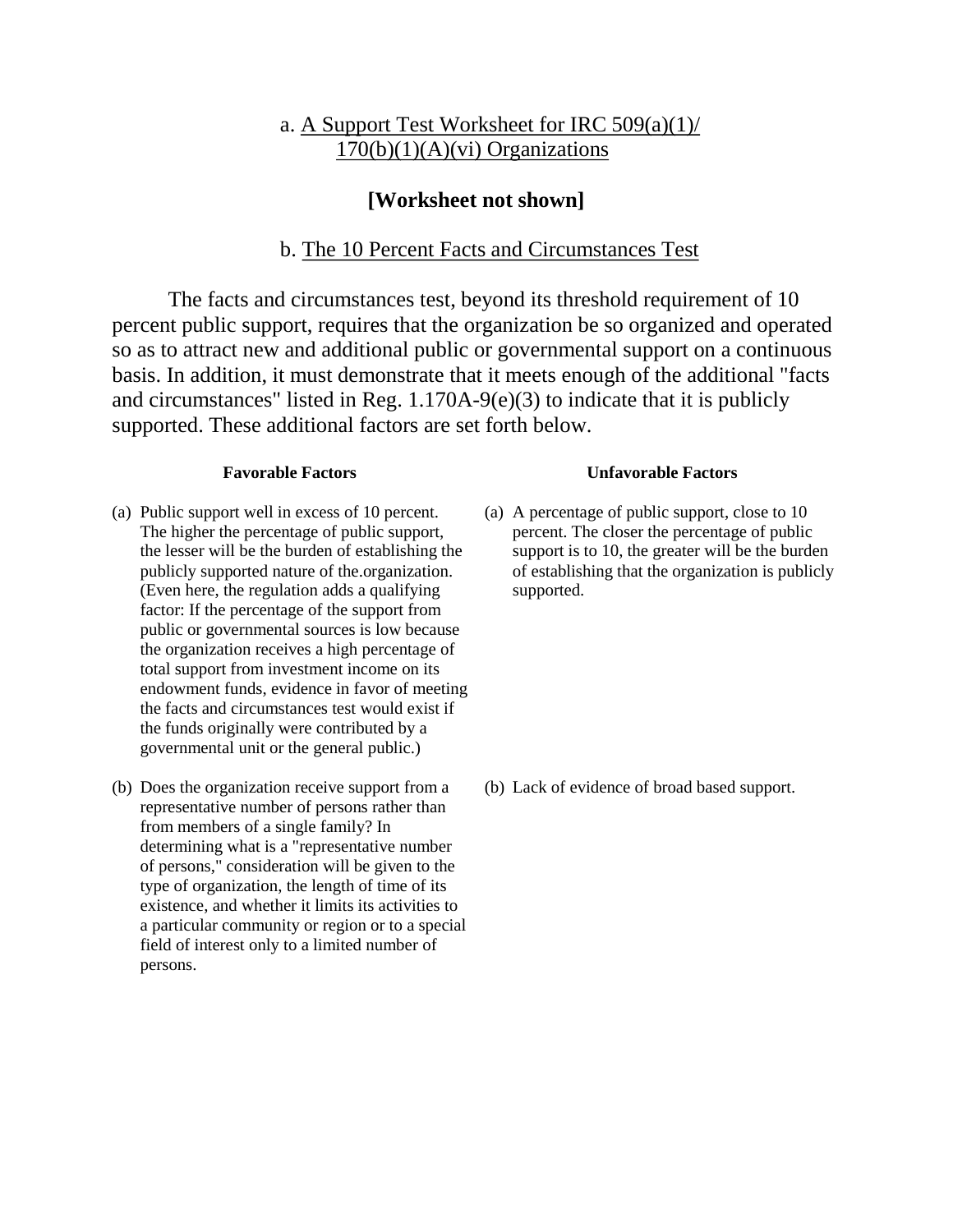- (c) Does the organization have a governing body representative of the broad interests of the public (e.g., public officials, community leaders, or persons elected by a broadly based membership)?
- (d) (d) Are the facilities of the organization available to the public on a continuing basis? The regulations give as examples libraries and museums open to the public, symphony orchestras that give public performances, or an old age home providing bed care and nursing services to the public.
- (e) If the organization is a educational or research institution that regularly publishes scholarly journals, are its studies widely used by members of the [missing]
- (f) Do members of the public that have special knowledge or expertise, public officials, or civic or community leaders, participate in, or sponsor, programs of the organization?
- (g) Does the organization maintain a definitive program to accomplish its charitable work in the community (e.g., slum clearance or developing employment opportunities)?
- (h) Does the organization receive a significant part of its funds from a public charity or a governmental agency to which it is in some way accountable?
- (i) With respect to membership organizations, are its solicitations designed to enroll a substantial number of members in the community? Are dues for individual (as opposed to institutional) members fixed at rates designed to make membership available to a broad cross-section of the general public? Are its activities likely to appeal to persons having some broad common interest or purpose?

## 3. IRC 509(a)(2) Organizations

## A. Outline of Basic Requirements

(c) Governing body represents the private interests of a limited number of persons.

- (f) No participation in, or sponsorship of, organization's programs by public officials, or civic and community leaders.
- (g) No definitive program of community work.
- (h) No arrangements with public charities or governmental agencies, involving receipt of funds and accountability to such entities.
- (i) No attempt to enroll broad-based membership. Activities not likely to appeal to persons having some broad common interest or purpose.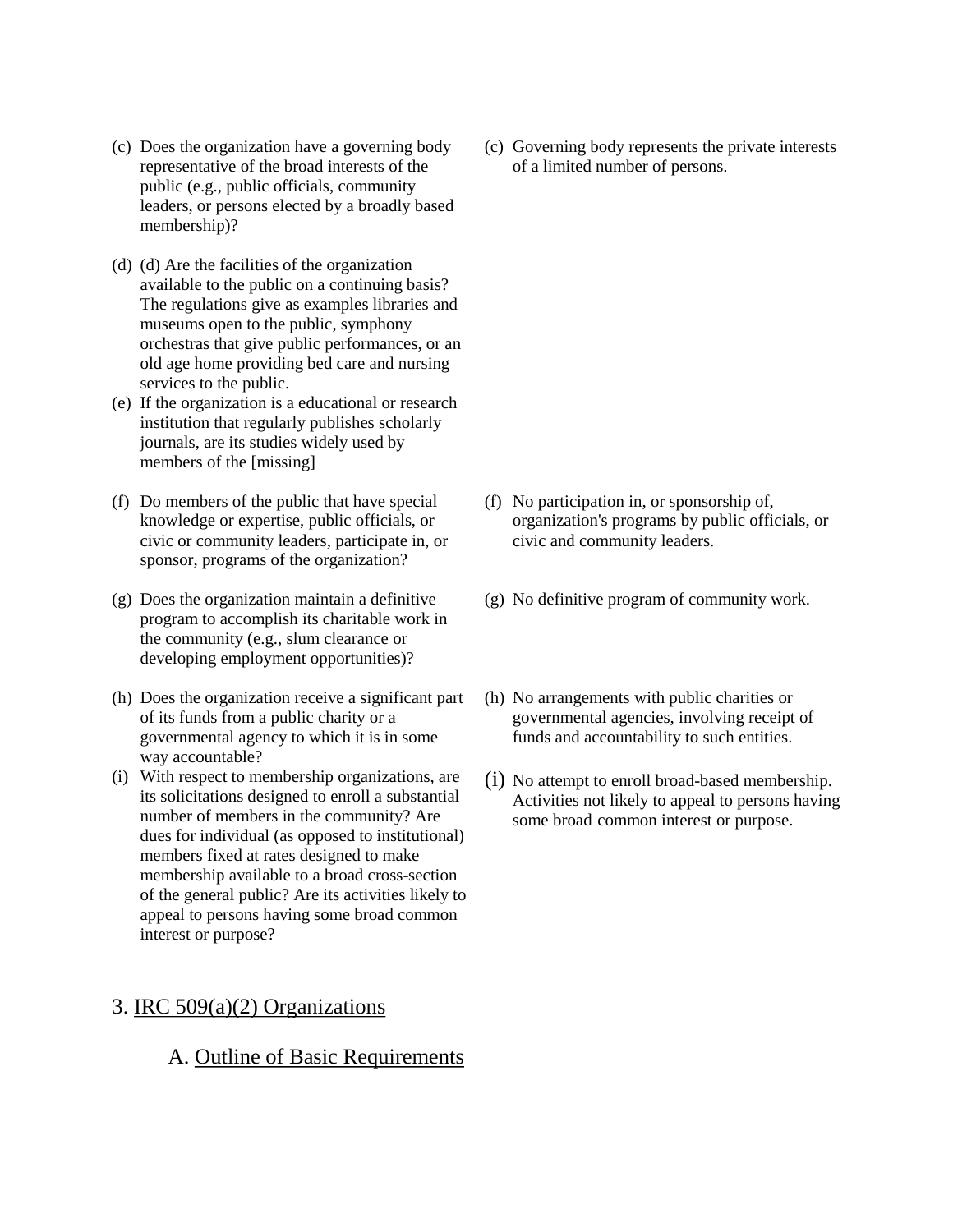Organizations classified under IRC  $509(a)(1)/170(b)(1)(A)(vi)$  and under IRC  $509(a)(2)$  have a similar basis for public charity status in that both receive support from "public" sources. In addition, many of the factors already discussed with respect to IRC  $509(a)(1)/170(b)(1)(A)(vi)$  public charities apply to IRC  $509(a)(2)$  public charities as well -- the definition of "normally," the measuring periods for applicant organizations, the treatment of "unusual grants," and the use of the cash basis of accounting.

There are, however, two significant differences between IRC 509(a)(1)/170(b)(1)(A)(vi) and IRC 509(a)(2) organizations:

- (1) The public support of IRC 509(a)(1)/170(b)(1)(A)(vi) is derived from gifts, grants and contributions; the public support of IRC  $509(a)(2)$  organizations more typically consists of gross receipts derived from an activity that is related to the organization's exempt function. This income is not included in meeting the support test for an IRC  $509(a)(1)/170(b)(1)(A)(vi)$  organization.
- (2) IRC  $509(a)(2)$  places a limit on the receipt of certain types of income -- the organization must receive less than 33 1/3 percent of its total support from gross investment income and net unrelated business income -- while IRC  $509(a)(1)/170(b)(1)(A)(vi)$  contains no such limitation. Therefore, while organizations claiming IRC 509(a)(1)/170(b)(1)(vi) status only have to satisfy one test, organizations claiming IRC 509(a)(2) status must satisfy two tests:

#### More Than 33 1/3 Percent **Negative 33 1/3 Percent Support Test Support Test**

total support in each taxable year support from the sum of: from the from the sum of:

- a. Gifts, grants, contributions,
- b. Gross receipts from admission income. fees, sales of merchandise, performance of services, or furnishing of facilities, in an activity that is not an unrelated trade or business within the meaning of IRC 513.

The organization must normally An organization must normally not receives more than one-third of its receive more than one-third of its total

- a. Gross investment income, and
- membership fees; and and b. Unrelated business taxable income less the tax imposed on that

## B. Total Support for IRC 509(a)(2) Organizations

**Total support includes: Total support does not include:**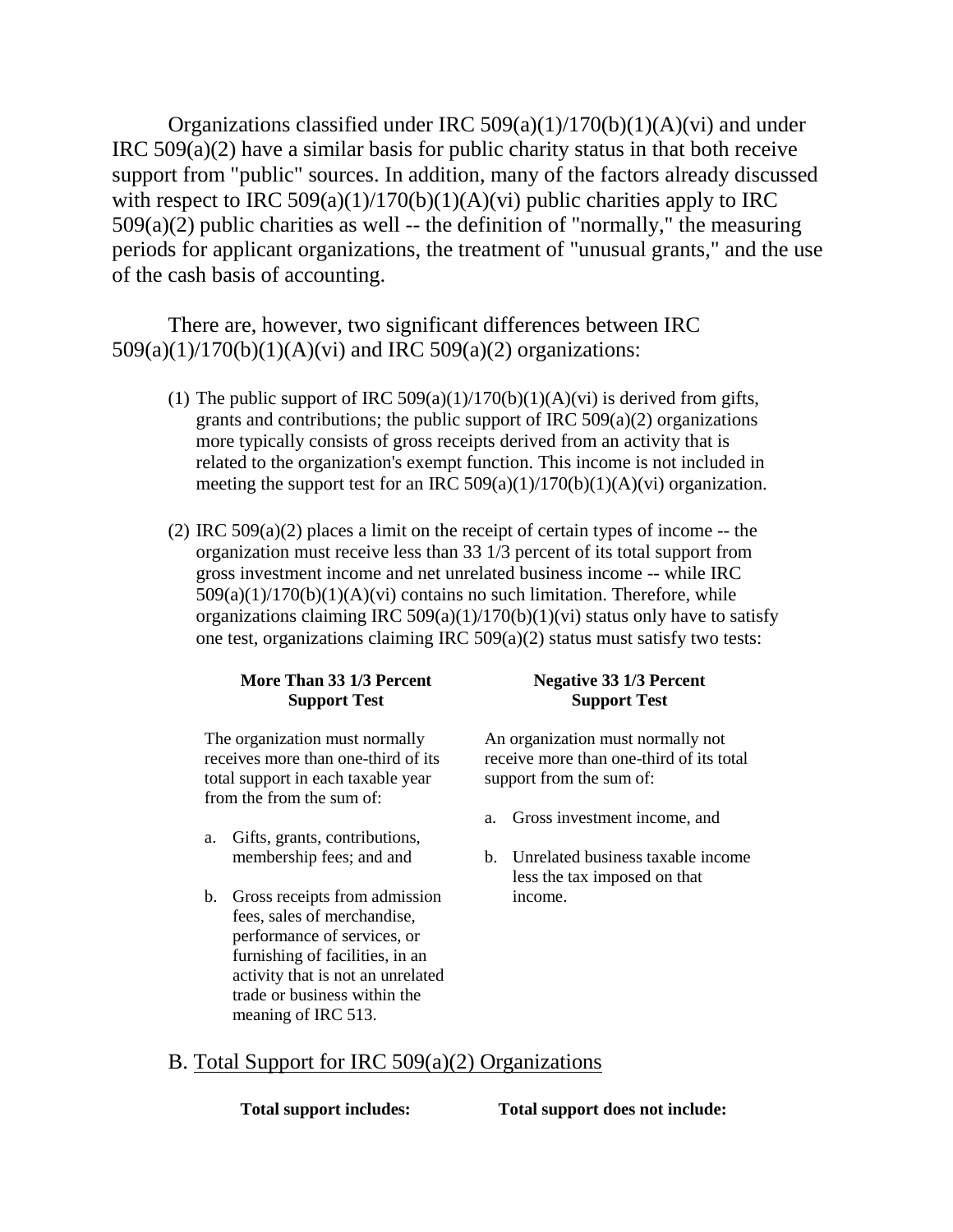- (1) Gifts, grants, contributions, and (1) The value of exemption from
- (2) Gross receipts from admissions, (2) Capital gains; sales of merchandise, performance of services, or furnishing of facilities in any activity that is not a trade or business within the meaning of IRC 513;
- (3) Net income from unrelated trade or (3) Loan repayments; and business activities, whether or not such activities are regularly carried on as a trade or business;
- (4) Gross investment income (as defined (4) Unusual grants. in IRC 509(e);
- (5) Tax revenues levied for the benefit of an organization and either paid to or expended on behalf of the organization; and
- (6) The value of services or facilities (exclusive of services or facilities generally furnished to the public without charge) furnished by a governmental unit to the organization without charge.
- membership fees; any federal, state or local tax or any similar benefit;
	-
	-
	-

Note that contributions of services for which a deduction is not allowable and amounts received from the exercise or performance by the organization of its charitable, educational, or other IRC  $501(c)(3)$  purpose constituting the basis for its exemption, which are excludable from the total support of IRC  $509(a)(1)$ /  $170(b)(1)(a)(vi)$  organizations, are includible in the total support of IRC 509(a)(2) organizations. (As will be discussed immediately below, gross receipts from exempt purpose activities also are included in the public support of IRC 509(a)(2) organizations.)

C. The More Than 33 1/3 Percent Support Test

1. The General Rule

As noted more generally above, more than 33 1/3 percent of an IRC 509(a)(2) organization's total support must be derived from a total of:

(a) Gifts, grants, contributions, or membership fees (IRC  $509(a)(2)(A)(i)$ ); and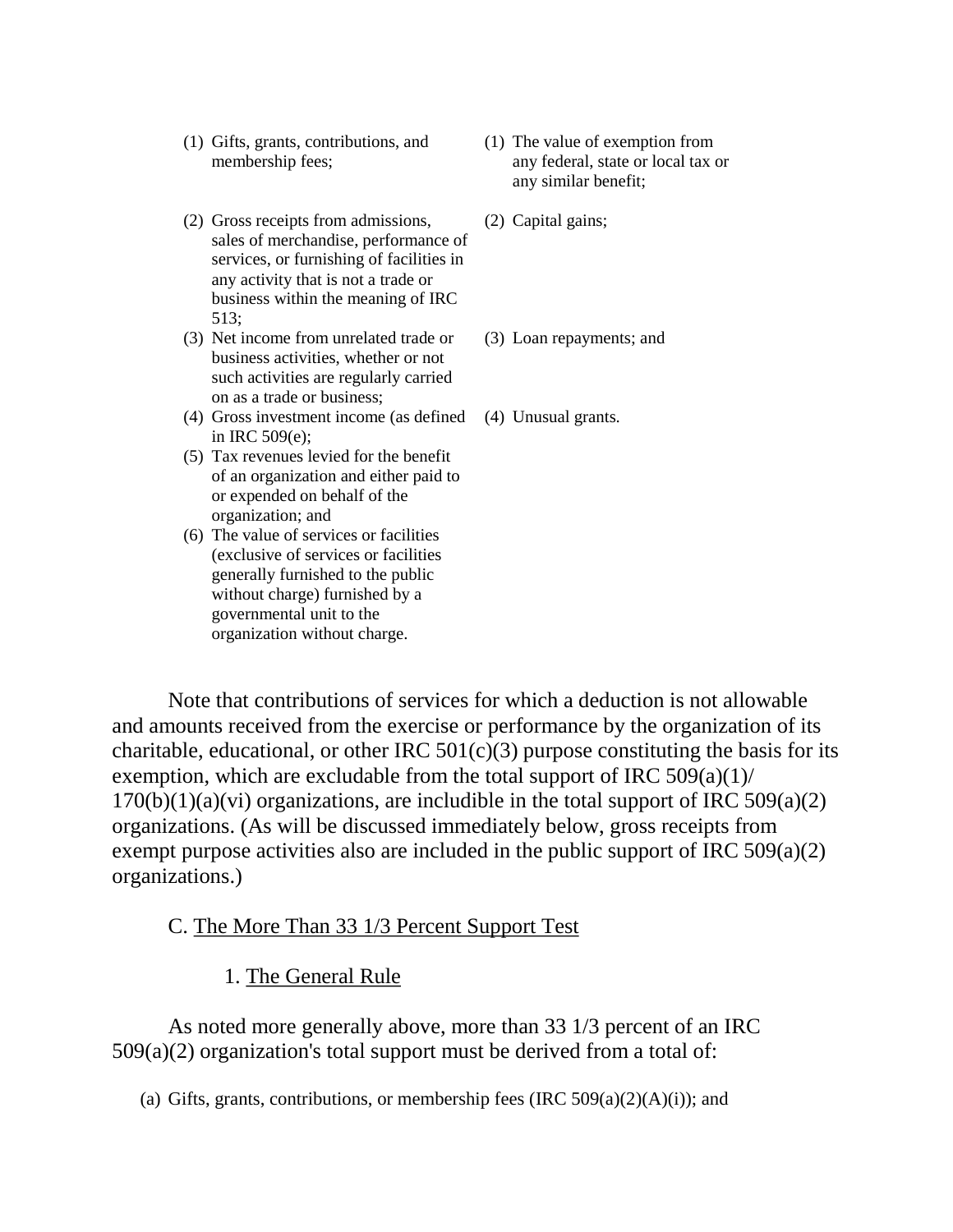(b) Gross receipts from admissions, sales of merchandise, performance of services, or furnishing of facilities, in a activity that is not an unrelated trade or business (within the meaning of IRC 513), not including such receipts from any person, or from any bureau or similar agency of a governmental unit (as described in IRC  $170(c)(1)$ , in any taxable year to the extent that such receipts exceed the greater of \$5,000 or 1 percent of the organization's support (IRC 509(a)(2)(A)(ii).

All receipts from disqualified person, as defined in IRC 4946 (substantial contributors, foundation managers, and certain persons and entities related to them) are completely excluded from public support, except that governmental units described in IRC 170(c)(1) and public charities described in IRC 509(a)(1) are not considered to be disqualified persons, regardless of the percentage of their grants and contributions to the organization's support.

As gifts and contributions, grants, and membership fees may be received in unlimited amounts for purposes of the public support test, whereas public support from gross receipts is limited to \$5,000/1 percent per person, it becomes important to distinguish gross receipts from the other items. The distinctions will be discussed below.

# 2. Gifts and Contributions Distinguished from Gross Receipts

Any payment of money or transfer of property without adequate consideration is considered a gift or contribution. The amount includible in computing support with respect to gifts, grants, or contributions of property or use of property is the fair market or rental value of the property at the date of the gift or contribution.

When payment is made or property is transferred as consideration for admissions, sales of merchandise, performance of services, or furnishing of facilities to the donor, the status of the payment or transfer under IRC 170(c) determines whether and to what extent the payment or transfer constitutes a gift or contribution as distinguished from gross receipts from related items.

Where a payment is in part a gift and in part a payment for merchandise, admissions, services, or use of facilities, the payment is classified as a gift or contribution to the extent it exceeds the value of what is received, and the remainder is classified as support from gross receipts under IRC 509(a)(2)(A)(ii).

# 3. Grants Distinguished from Gross Receipts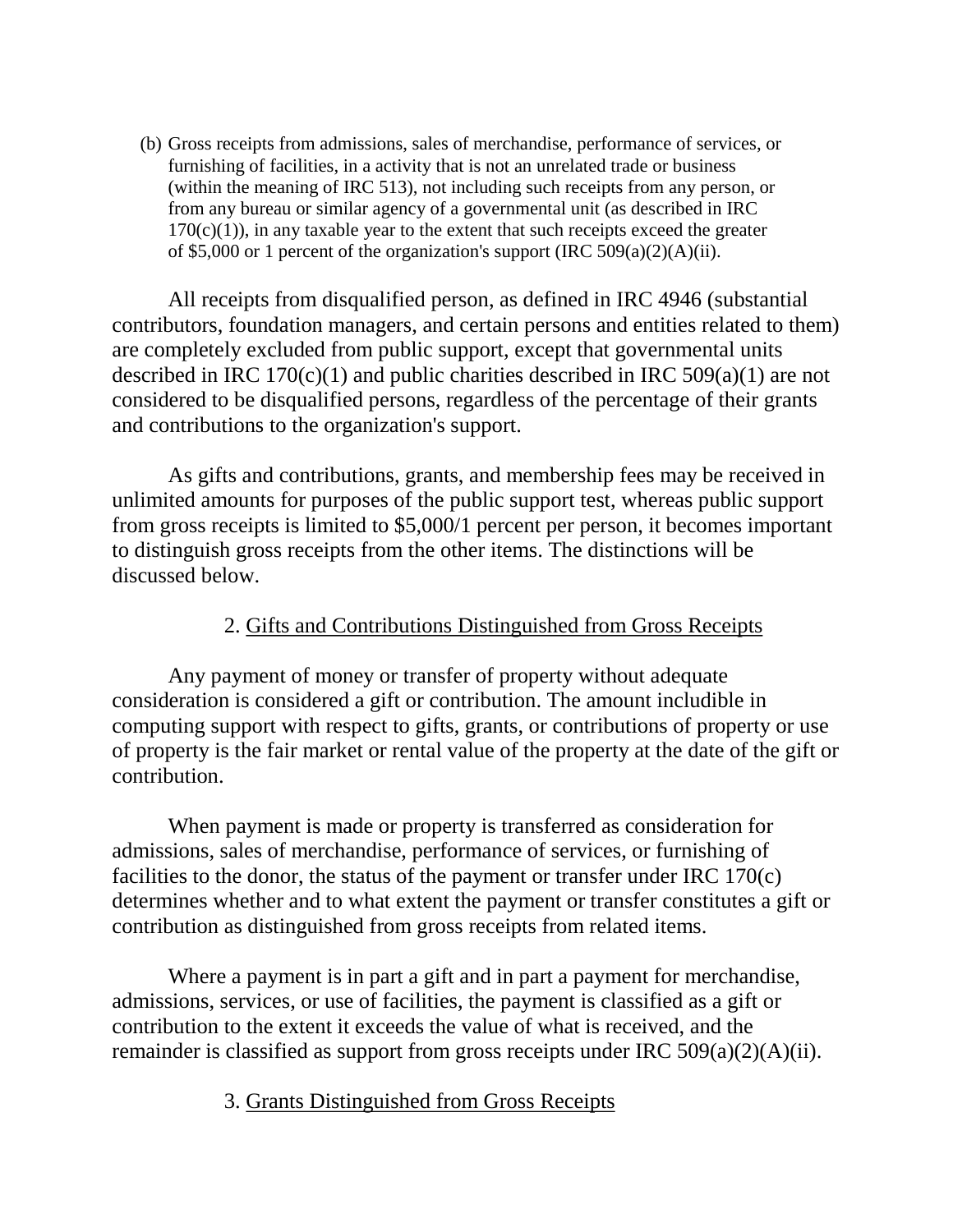Reg.  $1.509(a)-3(g)(1)$  provides that a grant normally is made to encourage the grantee organization to carry on certain programs or activities in furtherance of its exempt purposes. Essentially, therefore, a grant is in the nature of a restricted gift or contribution for specified purposes, and includes instances where the grantee performs a service or produces a work product that incidentally benefits the grantor.

The term "gross receipts," on the other hand, means amounts received from an activity that is not an unrelated trade or business if a specific service, facility, or product is provided to serve the direct and intermediate needs of the payor rather than primarily to confer a direct benefit on the general public. Reg. 1.509(a)-  $(3)(g)(2)$ . Availability of comparable services from a profit making organization is evidence that the payments are gross receipts rather than grants. Payments for research leading to the development of tangible products usually will be classified as gross receipts, while payments for basic research and studies carried on in physical or social sciences generally will be classified as grants. See Reg. 1.509(a)- 3(g)(3) for examples of the distinction between gross receipts and grants.

It should be noted that Medicare and Medicaid payments constitute gross receipts from the exercise or performance of an exempt function. The individual patient, not a governmental unit, actually controls the ultimate recipient of these payments by his or her choice of a health care organization to perform the services. Therefore, Medicare and Medicaid receipts for services provided each patient are included as gross receipts to the extent that they do not exceed the greater of \$5,000 or 1 percent of the organization's total support for that year. See Rev. Rul. 83-153, 1983-2 C.B. 48. State agency payments for each youth in a care facility would fall into the same category.

## 4. Membership Dues Distinguished from Gross Receipts

The fact that a membership organization provides services, admissions, facilities, or merchandise to its members as part of its overall activities will not, in itself, result in the classification of fees received from members as gross receipts subject to the \$5,000 or 1 percent limit, rather than as membership fees. However, if an organization uses membership fees as a means of selling admissions, merchandise, services, or the use of facilities to members of the general public who have no common goal or interest (other than a desire to purchase such admissions, merchandise, services, or facilities), the payments do not constitute membership fees; instead, they are gross receipts.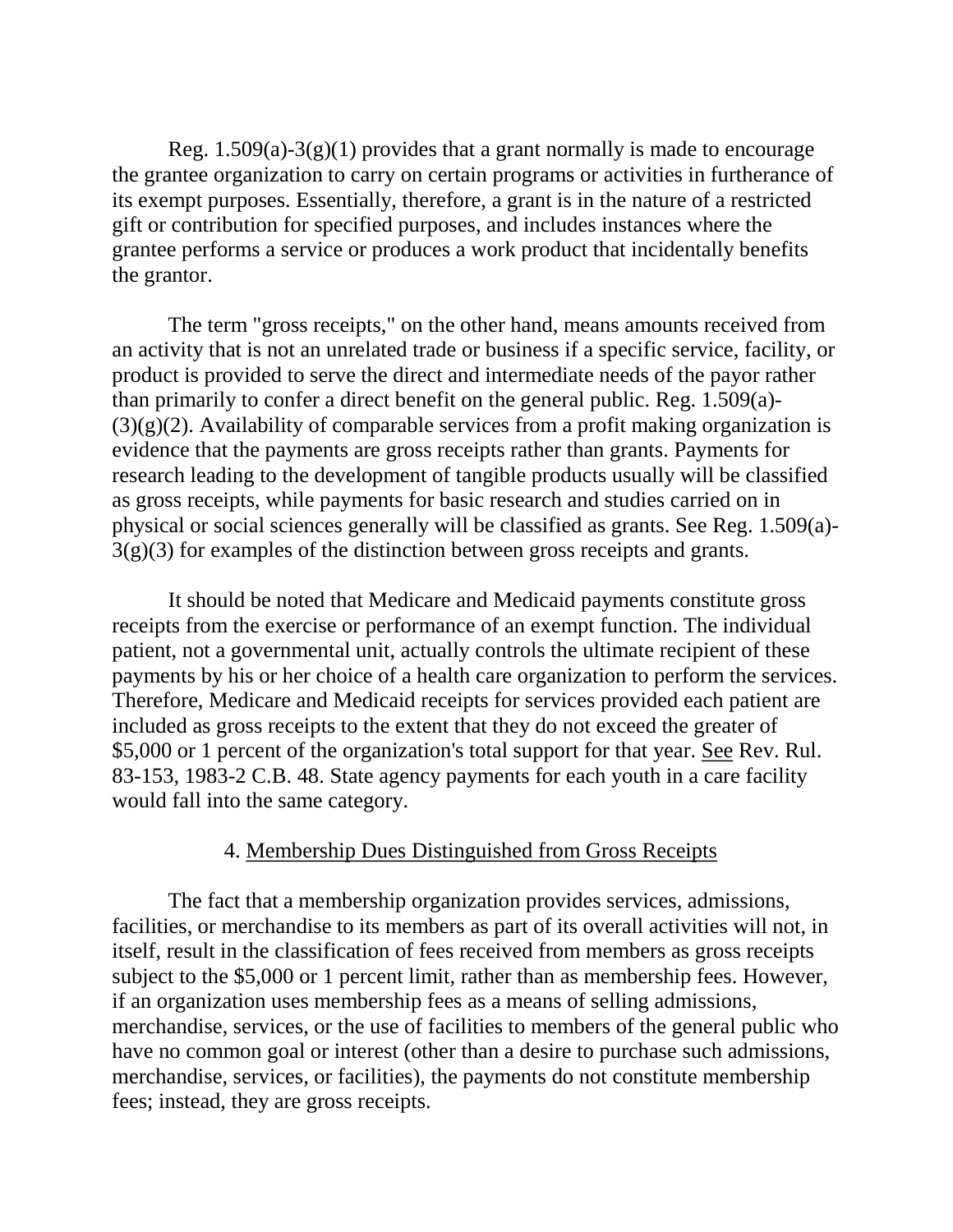On the other hand, to the extent that the basic purpose for making the payment is to provide support for the organization, rather than to purchase admissions, merchandise, services, or the use of facilities, the income received from the payment constitutes membership fees.

# D. The Limit on Gross Investment Income and Unrelated Business Taxable Income

As noted above, for an organization to be classified under IRC 509(a)(2), in addition to meeting the 33 1/3 percent support test, it must also meet the gross investment income and unrelated business taxable income tests set forth in IRC  $509(a)(2)(B)$ . An organization will meet the IRC  $509(a)(2)(B)$  test only if it normally receives not more than 33 1/3 of its total support in each taxable year from gross investment income (as defined in IRC 509(e)), and from the excess of unrelated business taxable income over the tax imposed on that income.

With respect to the gross investment income test, IRC 509(e) provides that the term "gross investment income" means the gross amounts of income from interest, dividends, payments with respect to securities loans, rents, and royalties, but not including any such income if it is subject to unrelated business income tax.

Unrelated business taxable income, as defined in IRC 512, includes gross income derived from any trade or business that is not substantially related to the exercise or performance by an organization of its exempt purpose or function normally constituting the basis for its exemption. For purposes of IRC 509(a)(2)(B), unrelated business taxable income is taken into consideration only if it is derived from a trade or business acquired after June 30, 1975.

In certain situations, it may be important to distinguish gross receipts from a related activity from gross investment income or unrelated business taxable income. For example, when the charitable purpose of an IRC  $501(c)(3)$ organization is accomplished through furnishing facilities for a rental fee or loans to a particular class of persons, such as aged, sick, or needy persons, the support received from those persons will be considered gross receipts from a related exempt activity rather than from gross investment income or unrelated business taxable activity. However, if the organization also furnishes facilities or loans to persons who are not members of a particular class and the furnishing of facilities does not contribute importantly to accomplishing the organization's exempt purpose, the support received from furnishing the facilities or funds will be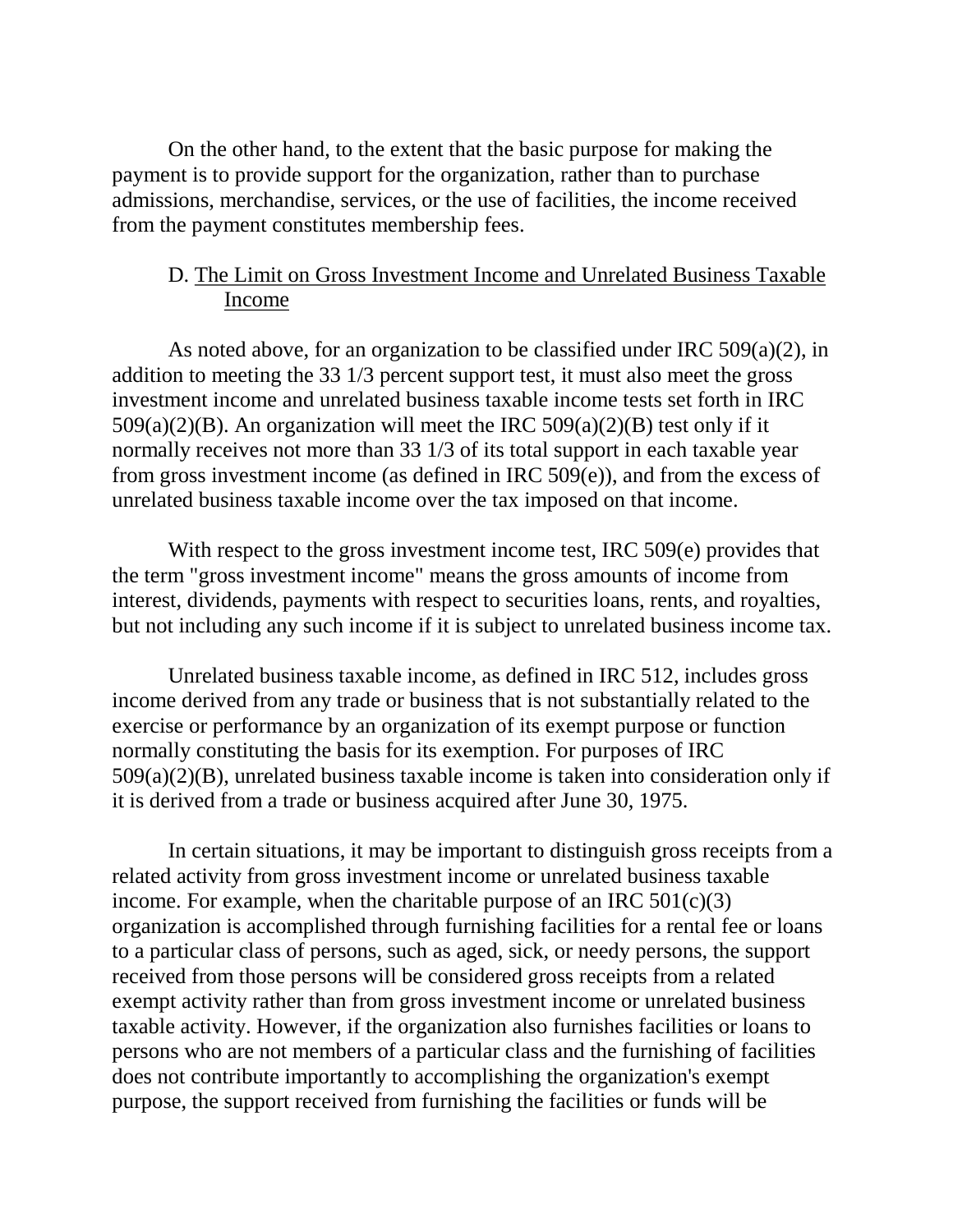considered rents or interest and will be treated as gross investment income or unrelated business taxable income.

# E. A Support Test Worksheet for IRC 509(a)(2) Organizations

# **[Worksheet not shown]**

4. IRC 509(a)(3) Organizations

A. Outline of Basic Requirements

Unlike the other non-private foundations denominated in IRC 509, IRC 509(a)(3) organizations neither have broadly based support nor do they engage in an inherently public or charitable activity. Instead, IRC 509(a)(3) excludes organizations from private foundation classification by reason of their close relationship to those public charities classified as IRC  $509(a)(1)$  or  $(a)(2)$ organizations.

The theory supporting IRC  $509(a)(3)$  is that the public charity's control or involvement with the organization will render unlikely the potential for manipulation to private ends present in private foundations. The statute requires, therefore, that the organization meet all three of the following tests:

- 1. Organizational and Operational Tests under IRC 509(a)(3)(A). The organization must be organized and at all times operated for the benefit of, and to perform the function of, the specified organizations described in IRC  $509(a)(1)$  and  $(2)$ ;
- 2. Nature of Relationship Test under IRC  $509(a)(3)(B)$ . The organization must be operated, supervised, or controlled by, or in connection with, one or more organizations described in IRC  $509(a)(1)$  and (2); and
- 3. Lack of Outside Control Test under IRC  $509(A)(3)(C)$ . The organization must not be controlled directly or indirectly by one or more disqualified persons (as defined in IRC 4946) other than foundation managers and other than one or more organizations described in IRC 509(a)(1) or (2).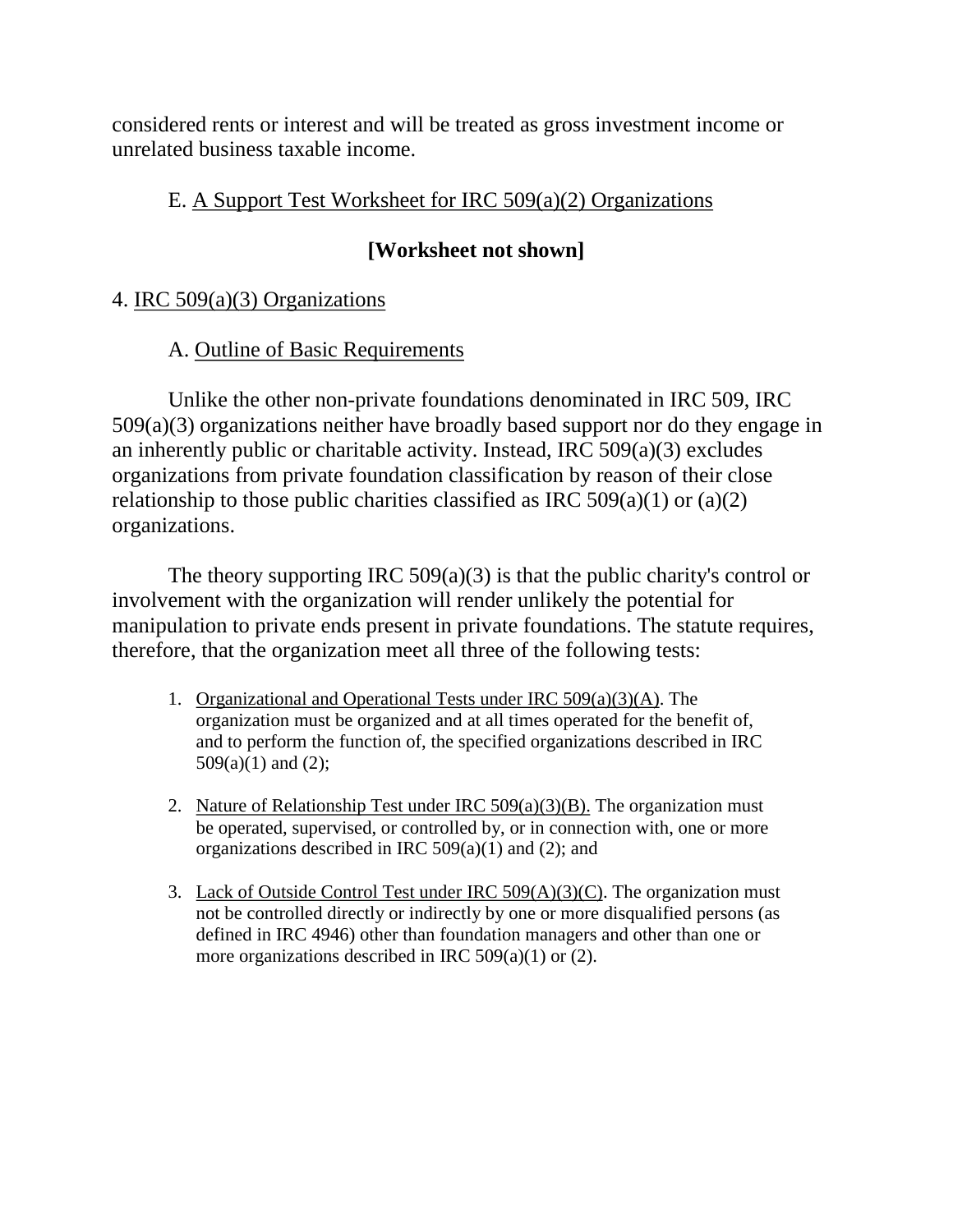Overall, these tests seek to define the extent of control or involvement by the IRC 509(a)(1) or (2) "supported" organization and the lack of control or involvement of others.<sup>1</sup>

# B. Basic Steps in Making an IRC 509(a)(3) Determination

Of the tests set forth in the statute, the relationship test of IRC  $509(a)(3)(B)$ is the most important. Therefore, whether there is a proper relationship between the organizations should be determined first. The order in which one should proceed in making a determination under IRC 509(a)(3) is as follows:

# **[Flow chart not shown]**

# 1. General Observations

 $\overline{\phantom{a}}$  , where  $\overline{\phantom{a}}$ 

As set forth in Reg.  $1.509(a) - 4(f)(2)$ , a supporting organization can meet the relationship test if it has one of the following relationships with one or more IRC  $509(a)(1)$  or  $(a)(2)$  organizations: (a) operated, supervised, or controlled by; (b) supervised or controlled in connection with; or (c) operated in connection with.

The relationships "operated, supervised, or controlled by" and "supervised or controlled in connection with" rest, as their names indicate, on a finding of supervision or control. "Operated in connection with" is a more amorphous standard, with more complicated rules.

# 2. The "Operated, Supervised, or Controlled by" Relationship (Reg.  $1.509(a)-4(g)$

This relationship requires a substantial degree of direction over the policies, programs, and activities of a supporting organization by one or more publicly supported organizations -- a relationship similar to parent and subsidiary. Such a relationship is established by the fact that a majority of the members of the

<sup>&</sup>lt;sup>1</sup> The statute also covers charitable organizations established by membership-based IRC  $501(c)(4)$ , (c)(5), and (c)(6) organizations. Having created an organization recognized as exempt under IRC  $501(c)(3)$ , the membership-based organization may also have the charity avoid private foundation status if the supported organization could qualify under IRC  $509(a)(2)$  if it were an IRC 501(c)(3) organization. Since most unions and professional organizations are supported by dues, charities established by them may be eligible for IRC 509(a)(3) status.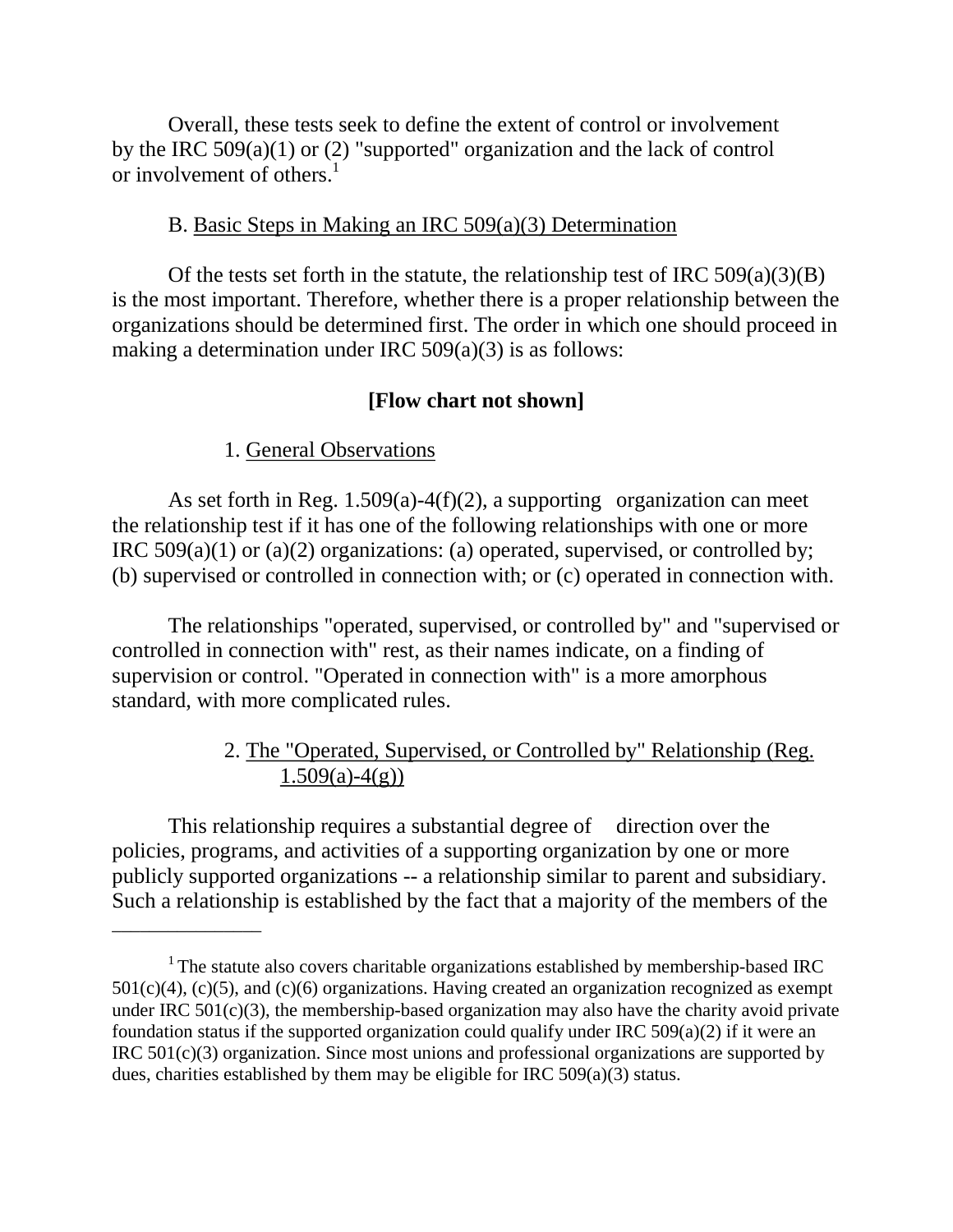controlling body of the supporting organization (its officers, directors, or trustees) are appointed or elected by the governing body, members of the governing body, officers acting in their official capacity or membership of one or more publicly supported organizations. Reg.  $1.509(a)-4(g)(1)$ .

The following are examples of the "operated, supervised, or controlled by" relationship:

# **[Diagram not shown]**

It should be noted Reg.  $1.509(a) - 4(g)(2)$  provides that an organization may establish the "operated, supervised, or controlled by" relationship even if it is controlled by one or more publicly supported organizations, but operated for the benefit of other publicly supported organizations, provided the purposes of the controlling publicly supported organizations are carried out by benefiting the other publicly supported organizations.

# 3. The "Supervised or Controlled in Connection with" Relationship  $(Reg. 1.509(a)-4(h))$

As "organized, supervised, or controlled by" involves a parent-subsidiary relationship, "supervised or controlled in connection with" involves a brother-sister relationship. This relationship requires common supervision and control by the persons supervising or controlling both the supporting organization and the publicly supported organization or organizations. Therefore, as Reg. 1.509(a)- 4(h)(1) provides, "in order to meet such requirement, the control or management of the supporting organization must be vested in the same persons that control or manage the publicly supported organizations." <sup>2</sup>

Claims to "supervised or controlled in connection with" relationships rarely were encountered until perhaps a dozen years ago, when hospitals reorganized to

 $\overline{\phantom{a}}$  , where  $\overline{\phantom{a}}$ 

 $2^2$  A significant distinction between the "supervised and controlled in connection with" relationship and the "operated in connection with" relationship is that an organization will not be considered as being "supervised or controlled in connection with" a publicly supported organization solely by reason of its making payments to the publicly supported organization, even if the publicly supported organization has enforceable rights under state law. See Reg. 1.509(a)-4(h)(2) and Example 2, Reg. 1.509(a)-4(h)(3).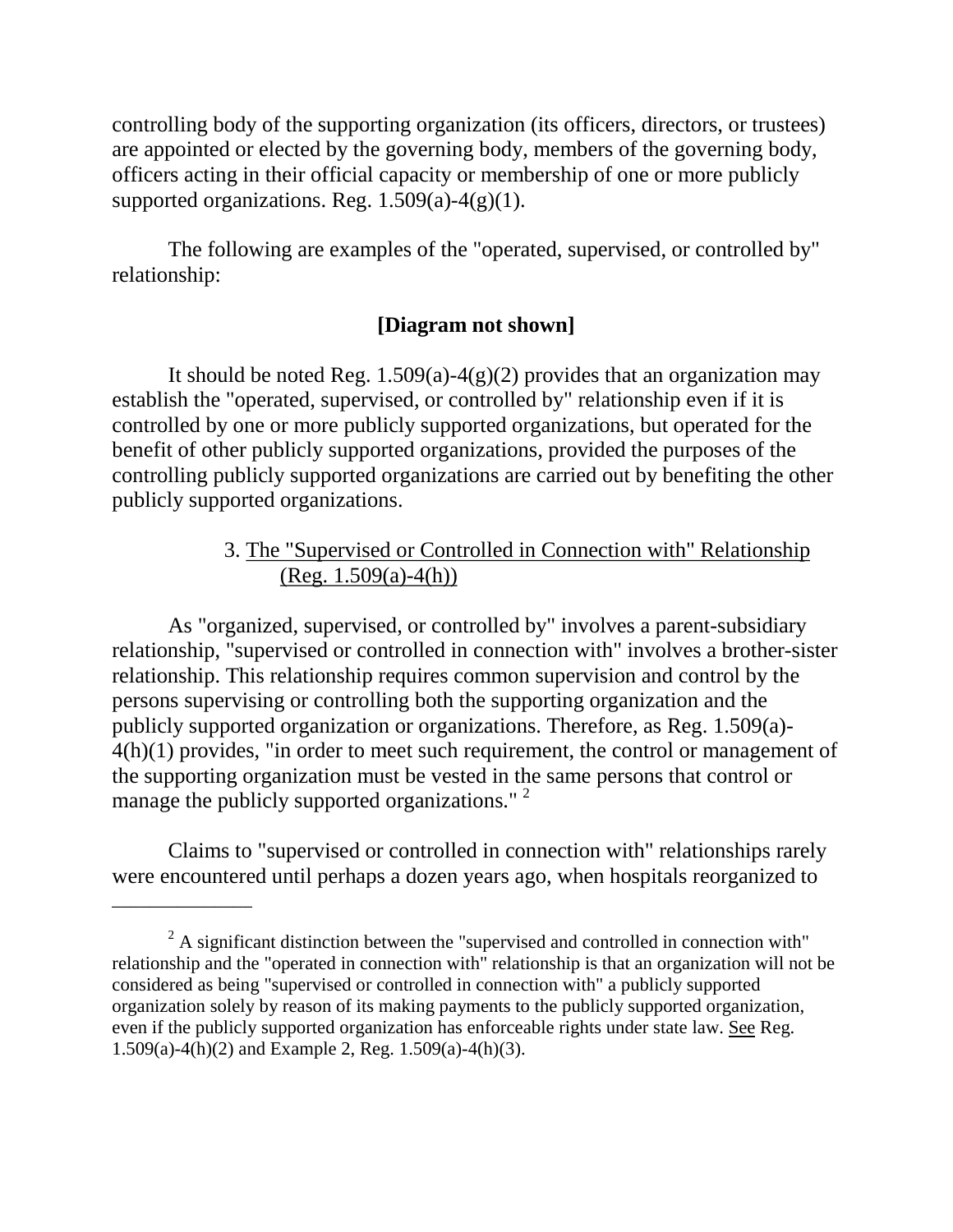become multi-entity systems. A typical, although somewhat simple, hospital reorganization is set forth below. 3

# **[Diagram not shown]**

At issue here is the IRC 509 status of the holding company, which functions as the parent and sole corporate member of the subsidiaries. Typically described as an entity that provides overall direction to the system and coordinates policy making and long range planning, it neither has broadly based support nor engages in an inherently public or charitable activity. Consequently, it can only escape private foundation classification by establishing that it is described in IRC 509(a)(3). Here the entity's key problem is establishing a requisite relationship. It cannot establish that it is "operated, supervised, or controlled by" a publicly supported organization, because, as the parent, it cannot argue that it is operated, supervised, or controlled by its subsidiaries. It may establish that it has an "operated in connection with" relationship with its publicly supported subsidiaries; however, since this relationship requires that each of the beneficiary organizations be specifically named (a matter that will be discussed further below), many parent holding companies found this too troublesome, especially when considering that the systems would continue to reorganize and continue to add new publicly supported subsidiaries. Consequently, many of these holding companies decided to claim the "supervised or controlled in connection with" relationship.

In testing whether the parent holding company is "supervised or controlled in connection with" the publicly supported subsidiaries that it supports or benefits, the Service must determine whether control or management of the supporting organization (the parent holding company) is, in the words of Reg. 1.509(a)-  $4(h)(1)$ , "vested in the same persons" that perform such functions for each publicly supported organization (in the above example, the hospital, the fund raising unit, and the blood bank). The key document that discusses this situation is G.C.M. 39508 (May 27, 1986). The rule of thumb developed in the G.C.M. is that no less than a majority of the persons who control or manage the supporting organization

\_\_\_\_\_\_\_\_\_\_\_\_\_\_\_

<sup>&</sup>lt;sup>3</sup> It should be noted that the reorganized hospital system depicted has no taxable subsidiaries. In G.C.M. 39508, May 27, 1986, Chief Counsel specifically noted that it had not decided the question of the effect of a taxable subsidiary on a parent holding company's IRC  $501(c)(3)$  status. The practice, to this point, has been to determine both the IRC  $501(c)(3)$  status and the IRC  $509(a)(3)$  status of a parent holding company without reference to the existence of a taxable subsidiary. The issue has not been ultimately resolved, however.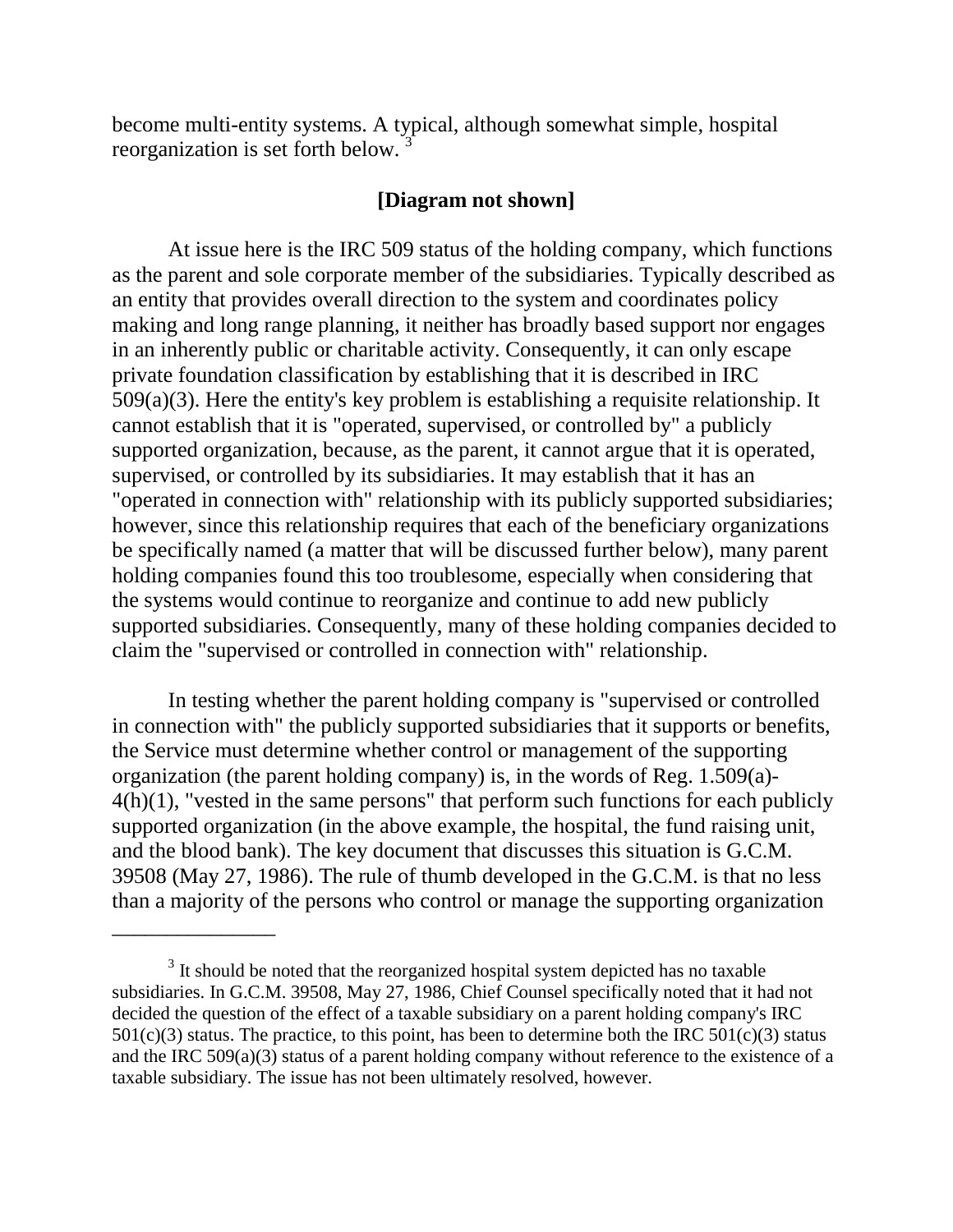have the "requisite commonality" with the persons performing the same functions for each an every publicly supported organization that is supported or benefited.

In this context, what do "vested in the same persons" and "requisite commonality" mean? G.C.M. 39508 is quite definite in stating that "same persons" does not mean representatives or appointees. On the other hand, "same persons" does not necessarily mean that directors of the supporting organization must have the identical position (i.e., be also directors), in each and every publicly supported organization. Therefore, if the chief operating officer of the hospital sat on the board of the holding company, that person would be considered a person vested with control or management of both organizations even though he or she held different positions in each.<sup>4</sup>

Whether the "rule of thumb" is satisfied may be determined, as a practical matter, by looking at the supporting organization's governing instruments. For example, the "rule of thumb" would be satisfied if the articles of incorporation or bylaws of the supporting organization (parent holding company) require that a majority of persons who control it must perform the same functions for each publicly supported organization that it supports or benefits. On the other hand, a mere present identity of individuals, without any documentary evidence that such identity will continue for the life of the relationship of the organizations, would be insufficient.

Where less than a majority is involved, other facts and circumstances, such as the purpose of the reorganization, the number of publicly supported organizations being supported or benefited, all agreements among all organizations, and the nature of the activities of the supporting organization and each of the publicly supported organizations, must be considered. These facts and circumstances, together with the number of persons who control or manage the

\_\_\_\_\_\_\_\_\_\_\_\_\_\_\_

<sup>&</sup>lt;sup>4</sup> This is consistent with Example 3 of Reg. 1.509(a)-4(h)(3), which gives an example of a charitable trust established for the benefit of a church. All original named trustees are members of the church, leaders of the church, and hold important offices in one or more of the churches' related institutions. Successor trustees are by the terms of the trust instrument to be chosen by the remaining trustees and also to be members of the church; in addition, all the original trustees have represented that any successor trustee will be a leader in the church and hold an important office in one or more of the church's related institutions. The example states that, under these circumstances, the supervised or controlled in connection with relationship is satisfied.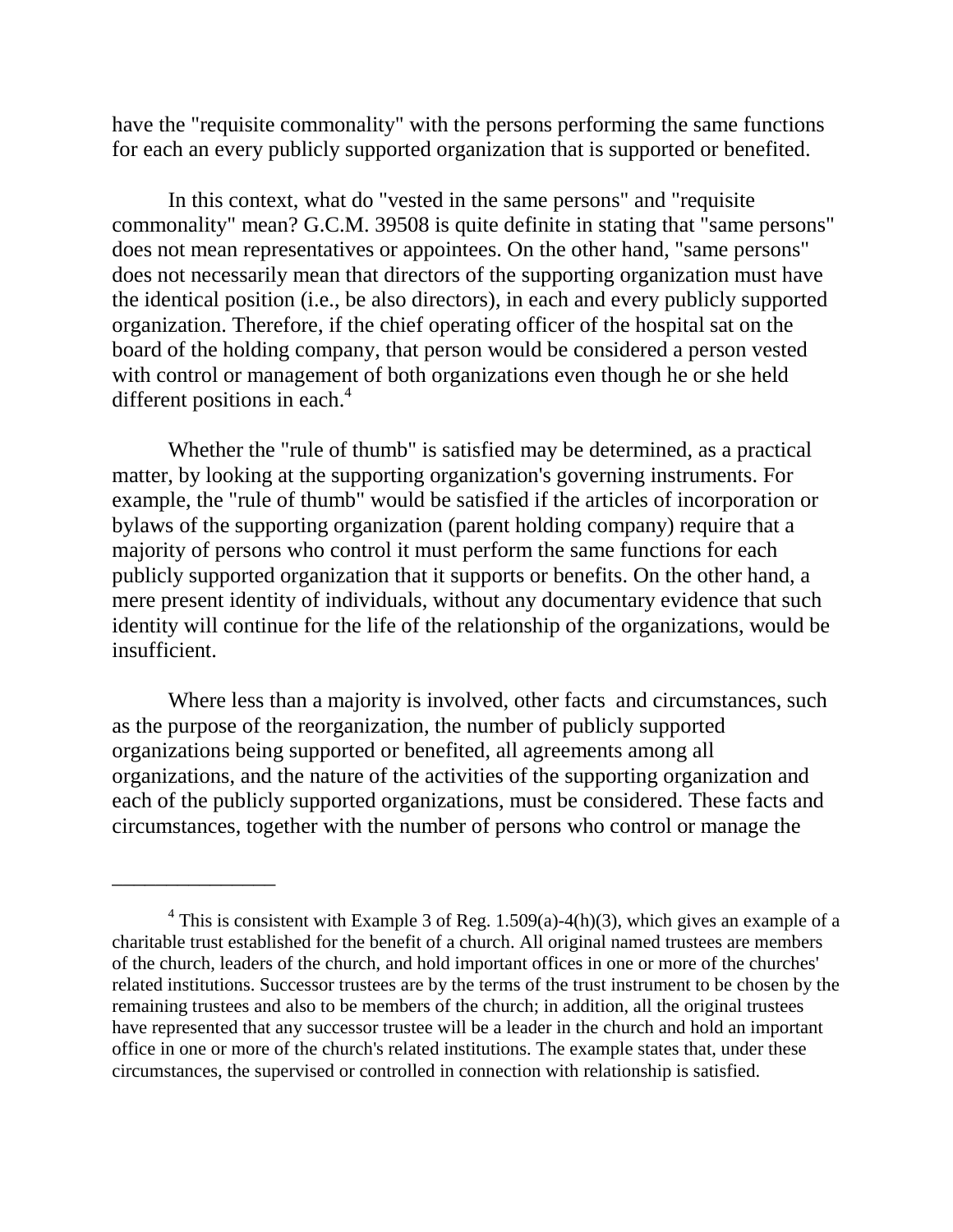supporting organization and the publicly supported organizations, must clearly demonstrate that the supporting organization can and will be responsive to the needs or demands of each publicly supported organization and can and will be an integral part of, or maintain a significant involvement in, the operations of each supported organization it seeks to serve. Reg.  $1.509(a) - 4(f)(3)(i)$  and (ii). In practical terms, this means where the "rule of thumb" is not satisfied, particularly where there are many publicly supported organizations being served, it may not be reasonable to conclude that the requirements of Reg.  $1.509(a) - 4(f)(3)(i)$  and (ii) can be satisfied because the supporting organizations' influence or control over the supporting organization will be too diluted.

# 4. The "Operated in Connection with" Relationship (Reg.  $1.509(a) - 4(i)$

a. General Principles

The "operated in connection with" relationship rests upon findings of responsiveness to the needs of the publicly supported organization and an integral or significant involvement in the affairs of the publicly supported organization or organizations. This relationship is satisfied where the supporting organization meets both the "responsiveness" and "integral part" tests.

b. The "Responsiveness" Test (Reg.  $1.509(a)-4(i)(2)$ )

An organization will meet this test if it is responsive to the needs or demands of the publicly supported organization or organizations. To meet this test, either of the following tests must be satisfied.

#### **Responsiveness test #1 (Reg. 1.509(a)-4(i)(2)(ii))**

The publicly supported organization must elect, appoint, or maintain a close working relationship with the officers, directors, or trustees of the supporting organization. (Consequently, the officers, directors, or trustees of the publicly supported organization have a significant voice in the investment policies of the supporting organization the timing of grants and the manner of making them, the selection of recipients, and generally the use of the income or assets of the supporting organization. However, a mere working relationship between representatives of the organizations that involves only the selection of grantees would not satisfy this test because the publicly supported organizations does not have a significant voice in directing the use of the supporting organization's income or assets. Rev. Rul 75-437, 1975-2 C.B. 217.)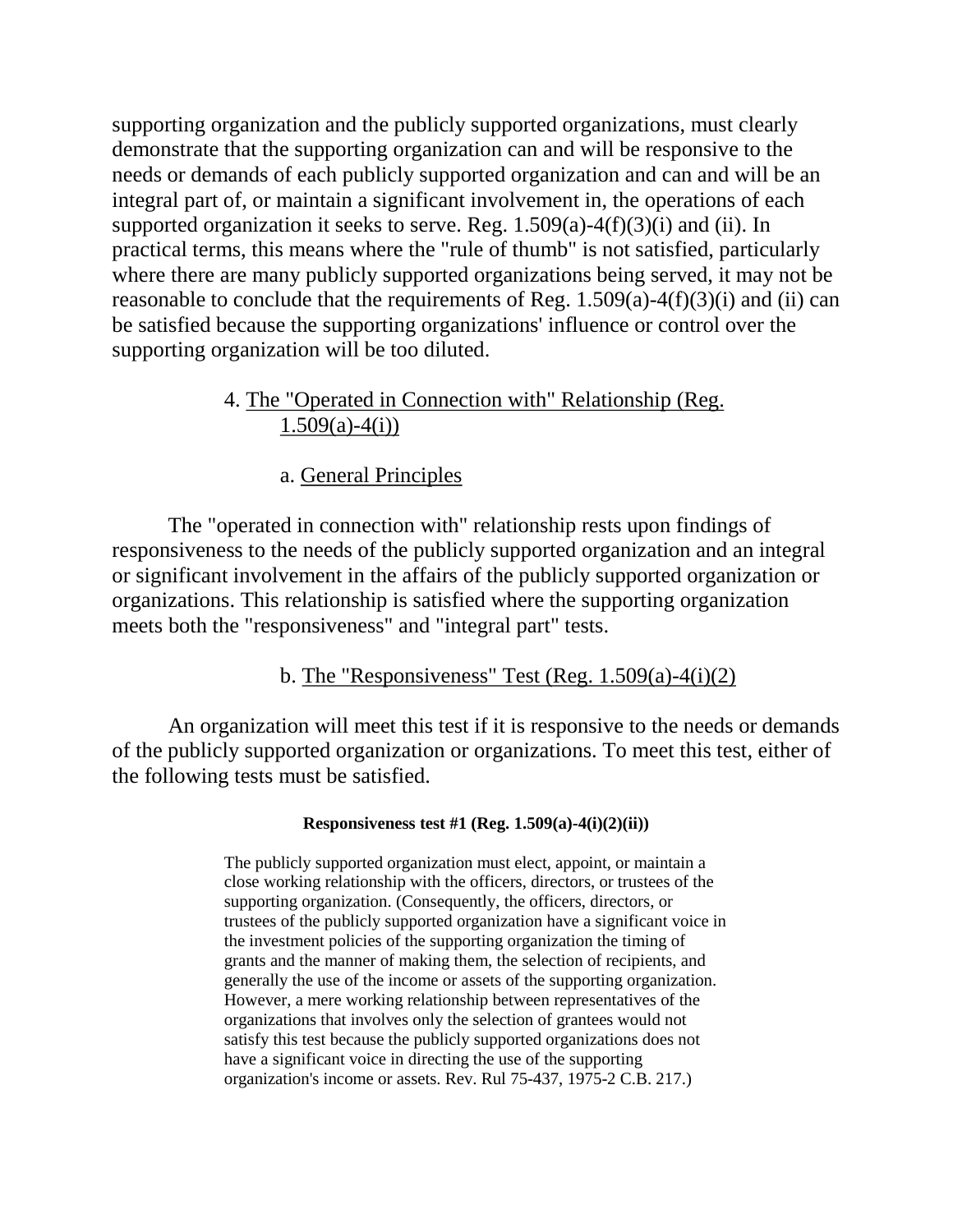#### **Responsiveness test #2 (Reg.1.509(a)-4(i)(2)(iii))**

The supporting organization is (1) a charitable trust under state law, (2) each specified publicly supported organization is a named beneficiary under the trust's governing instrument, and (3) the beneficiary organization has the power to enforce the trust and compel an accounting under state law. (In cases where there are named beneficiaries receiving fixed shares of the trust's income, it will be assumed that the beneficiary organizations have the power, under state law, to enforce the trust and compel an accounting. In all other cases, however, the supporting or ganization must produce authority under state law that the beneficiary organizations have such powers.)

For an organization that was supporting or benefitting one or more publicly supported organizations before November 20, 1970, additional facts and circumstances, such as an historic and continuing relationship between organizations, also may be taken into consideration to establish compliance with either of the above responsiveness tests.<sup>5</sup>

# c. The "Integral Part" Test (Reg.  $1.509(a)-4(i)(3)$ )

An organization claiming the "operated in connection with" relationship will meet this test if it maintains a significant involvement in the operations of one or more publicly supported organizations and these organizations, in turn, are dependent upon the supporting organization for the type of support it provides. To meet this test, either of the following tests must be satisfied (unless the special rules, set forth in Reg. 1.509(a)-4(i)(4) and discussed in the next subdivision of this article, apply.

\_\_\_\_\_\_\_\_\_\_\_\_\_\_\_

<sup>&</sup>lt;sup>5</sup>The Tax Court, in Nellie Callahan Scholarship Fund v. Commissioner, 73 T.C. 626 (1980), held that the "named beneficiary" requirement of responsiveness test #2 was satisfied even though the governing instrument referred only to pupils at a community high school. The court found that, under the instrument, it was clear that the municipality, of which the community high school was an integral part, was the beneficiary organization. The Service does not acquiesce in this decision. See 1980-2 C.B. 2.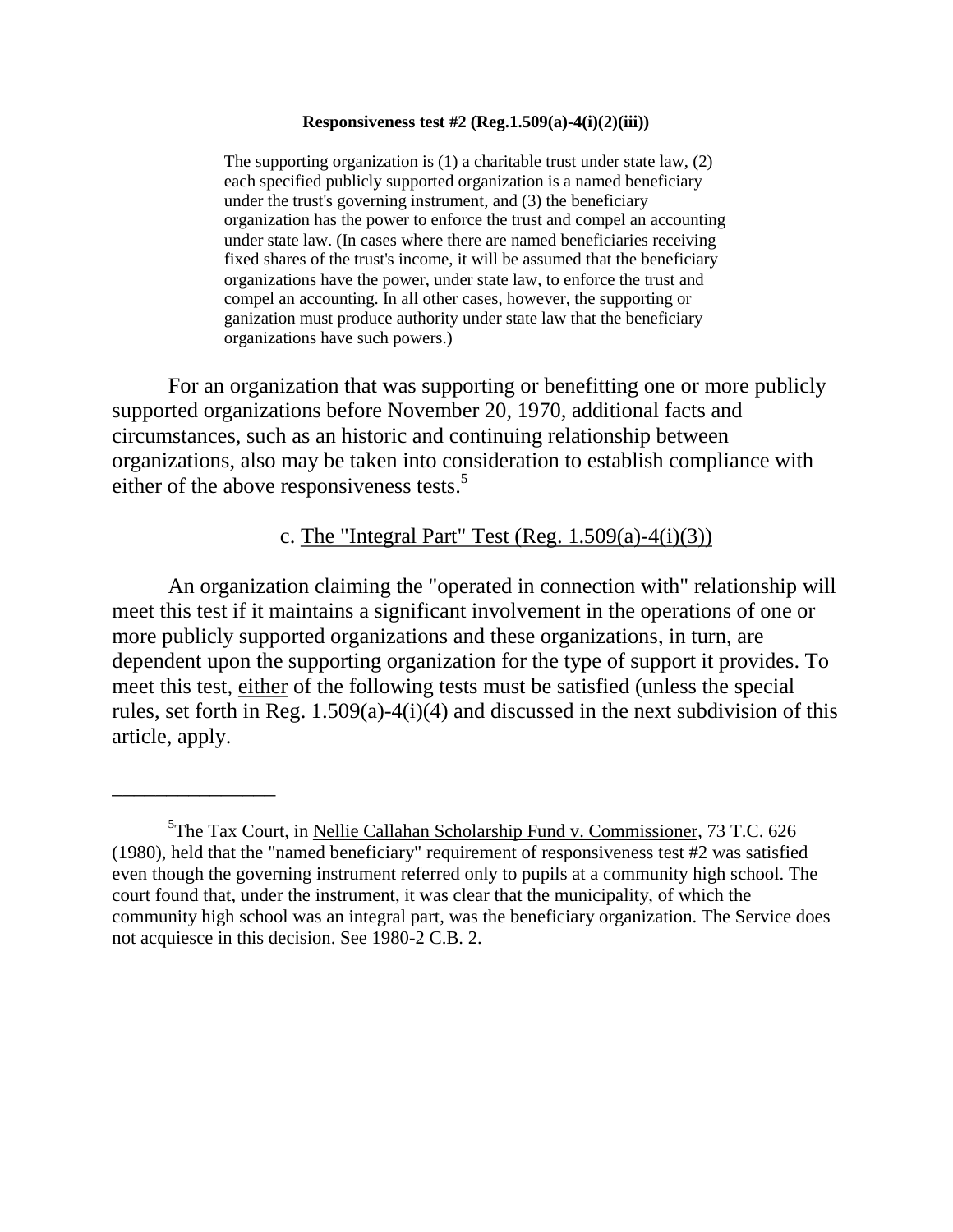#### **Integral part test #2 (Reg. 1.509(a)-4(i)(3)(iii))**

The supporting organization (1) pays substantially all of its income to or for the use of one or more publicly supported organizations (Rev. Rul. 76-208, 1976-1 C.B. 161, holds that "substantially all," in this context, means at least 85 percent of the organization's income); (2) the amount of support received by one or more of the publicly supported organizations must be sufficient to insure the attentiveness of the organization or organizations to the operations of the supporting organization (this is known as the "attentiveness requirement"); and (3) a significant amount of the total support of the supporting organization must go to those publicly supported organizations that meet the "attentiveness requirement."

#### **Integral part test #1 (Reg. 1.509(a)-4(i)(3)(ii)**

The activities engaged in for or on behalf of the publicly supported organization are activities that perform the functions of, or carry out the purposes of, such organizations, and these activities, but for the involvement of the supporting organizations, would normally be engaged in by the publicly supported organizations themselves. (This test only applies in situation where the supporting organization actually engages in activities that benefit the supporting organizations (e.g., performing publishing and printing functions for a college), as opposed to simply making grants to support the publicly supported organizations.)

Satisfaction of integral part test #2 creates greater difficulty -- the particular problem involves meeting the attentiveness requirement. Reg. 1.509(a)-  $4(i)(3)(iii)(a)$ , (b), and (d), respectively, provide three alternative ways of meeting this requirement.

- 1. Amount of total support provided. Compare the amount of support provided to total support. "Total support" refers to all of the publicly supported organization's support unless the supported organization is a university, hospital, church, etc., and the support is provided to a particular school or department of the larger entity (in which case, the support provided is compared to the total support of the department, school, etc.) Rule of thumb: a grant of less than 10 percent of total support would be insufficient to insure attentiveness. G.C.M. 36379 (Aug. 15, 1975). By its terms, this way applies only to grant-making programs and is inapplicable to organizations that engage in their own independent program.
- 2. Support earmarked for a particular program or activity of the supported organization. The test is whether the publicly supported organization will be attentive to the operations of the supporting organization in order to avoid the interruption of the particular earmarked program or activity. Examples: an organization that underwrites a chamber music series at a museum, and an organization that endows a chair at a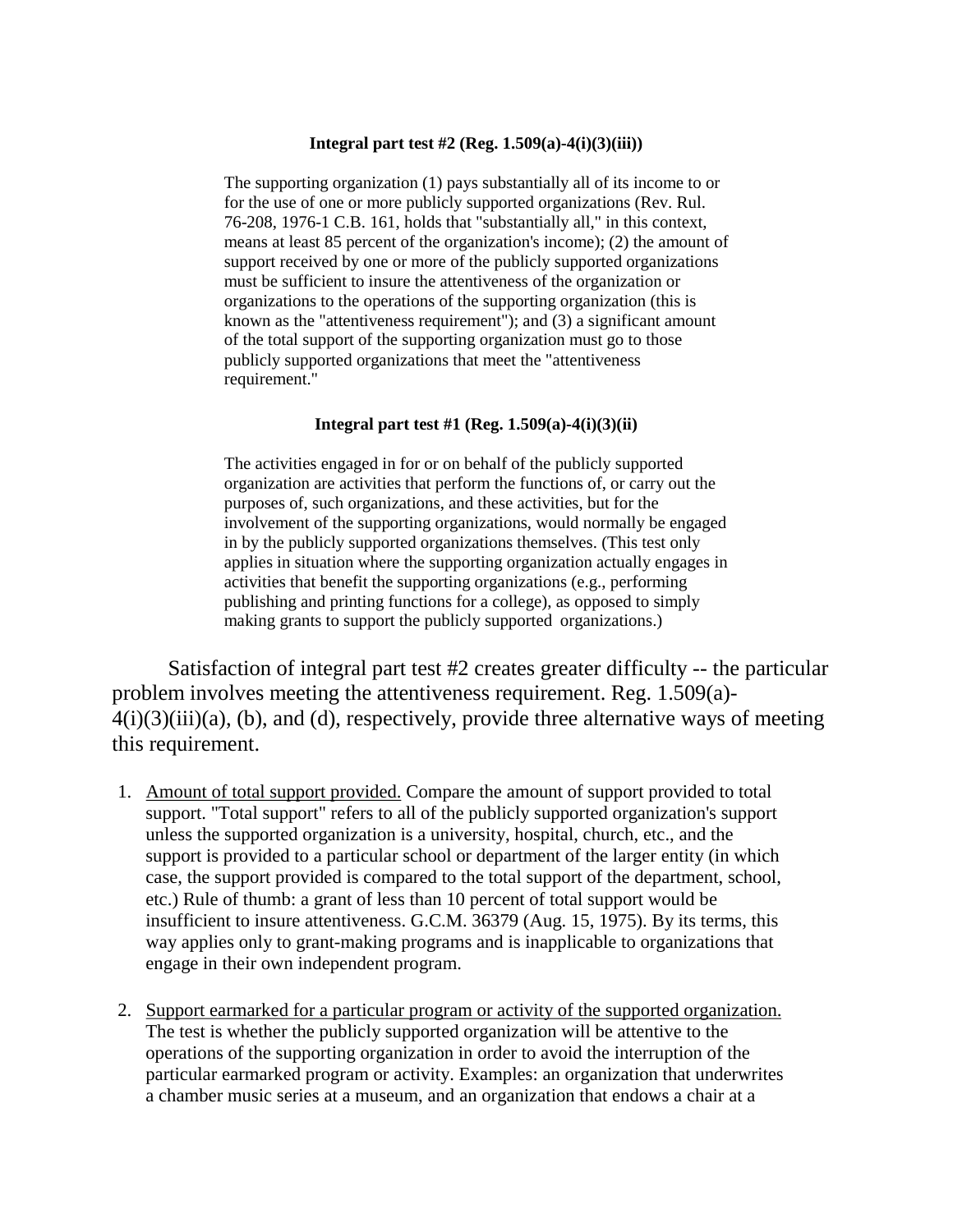school. In these examples, there are three common factors: (a) the supporting organization pays over all its income; (b) the supporting organization provides all its funds; and (c) the expense of conducting the program is substantial.

3. Facts and circumstances. Factors include the number of beneficiaries; the length and nature of the relationship of the organizations; the purpose to which the funds are put; and "acceptable evidence of actual attentiveness," such as a requirement that the supporting organization furnish its financial statements so that the beneficiary organization can assure itself of the investment and operational practices of the supporting organization. None of the above factors are considered determinative; however, certain combinations of facts and circumstances will enable the supporting organization to satisfy the "attentiveness requirement." In one example, the supporting organization provided \$ 100,000 annually to a city museum over a number of years, an amount that was minimal when compared to the museum's total support. However, (1) the museum was the only beneficiary of the supporting organization; (2) the amount provided represented substantially all of the supporting organization's income; (3) the supporting organization was the only nongovernmental organization that supported the museum; (4) the supporting organization furnished annual reports to the museum's director who furnished a statement that he reviewed the upon receipt; and (5) the museum's director was authorized to approve or veto the supporting organization's expenditures. Here the size of the grant and the continuing nature of the relationship were the critical factors. In a second example, an organization earmarked income to support a substantial program of a publicly supported organization. Here the facts and circumstances were (1) the funds constituted 50 percent of the organizations total support, and (2) the organizations exchanged financial reports and regularly corresponded regarding the program's details. The combination of the earmarking of funds, the size of the grant, the percentage of support and the frequency and nature of the correspondence would meet the requirements of the facts and circumstances test. Note, however, Reg. 1.509(a)-4(i)(3)(iii)(e) specifically provides that a beneficiary organization's enforceable rights under state law will not satisfy the integral part test.

# d. Special "Integral Part" Test Rules for Special Situations

There are special integral part test rules for two special situations. The first involves an organization that meets the integral part test for a specified number of years, but no longer can do so under the general rules because the supported organization has expanded to the extent that the support is no longer sufficiently substantial. In this situation, the integral part test is considered satisfied if:

- (a) The test was satisfied for a five year period;
- (b) The failure to satisfy the test for the current taxable year is attributable to the fact that the provided support is no longer sufficiently substantial; and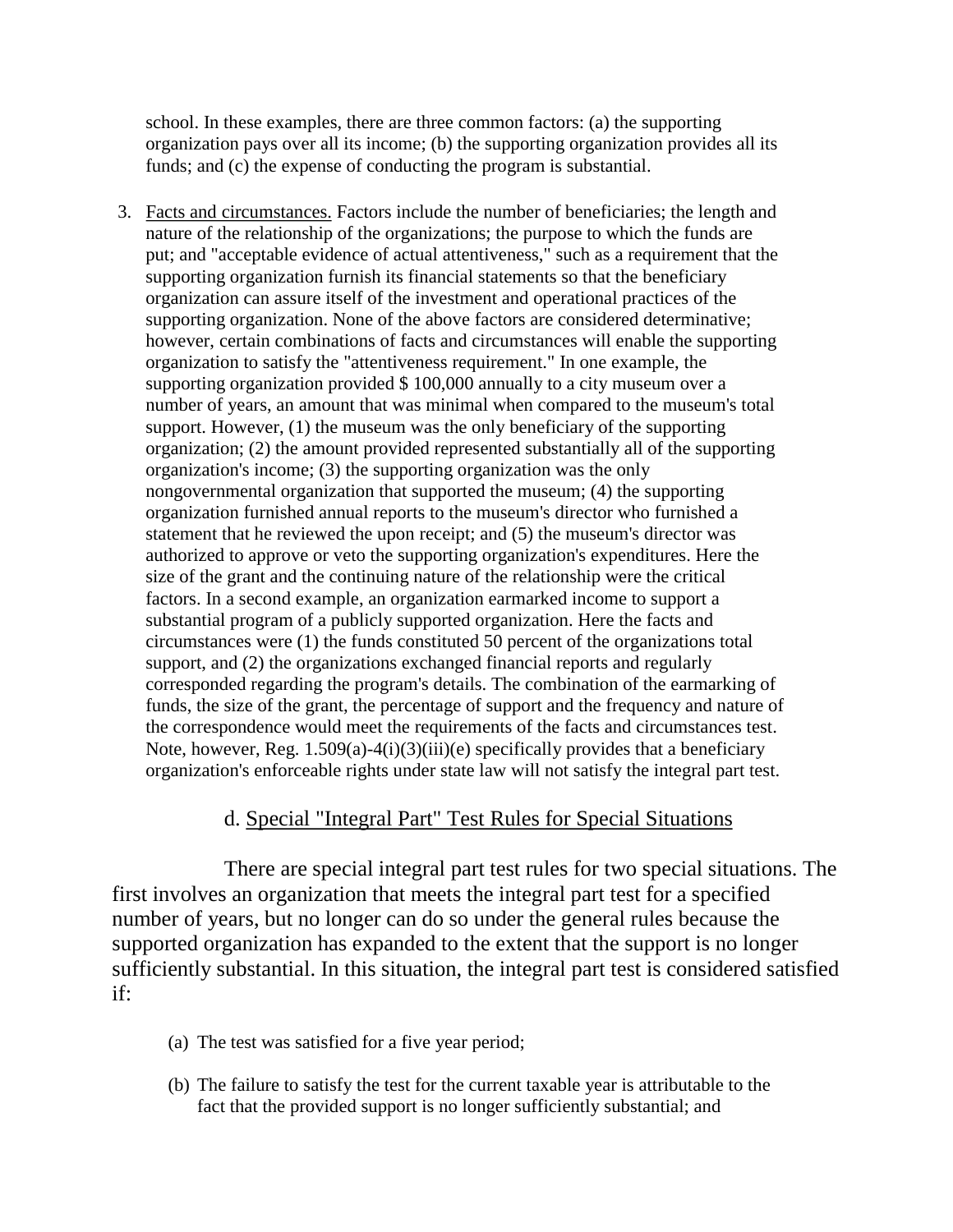(c) Between the five year period and the taxable year there has been an historic and continuing relationship between the two organizations. Reg. 1.509(a)-  $4(i)(1)(iii)$ .

The second special rule, the "transitional rule" of Reg. 1.509(a)-4(i)(4), involves older trusts. Under this rule, the trust will be considered to meet the integral part test if, for taxable years beginning after October 16, 1972, written annual reports are provided to each public charity and the trust met all of the five following requirements on November 20, 1970, and all years thereafter:

- (a) All its interests are devoted to the purposes set forth in IRC  $170(c)(1)$  or IRC  $170(c)(2)(B)$ , and a charitable deduction was allowed for those interests;
- (b) The trust was created before November 20, 1970, and did not receive any gift, grant, contribution, or bequest after that date;
- (c) The trust is required to distribute all of its net income currently to the designated public charities;
- (d) The trust has no discretion to vary the amounts payable to any beneficiary; and
- (e) None of the trustees would be treated as disqualified persons (other than by reason of being foundation managers) with respect to the trust if the trust were a private foundation.

## D. The Organizational Test

1. The Organizational Test in General (Regs. 1.509(a)-4(c) and (d))

To qualify for classification under IRC 509(a)(3), an organization's governing instrument must meet the following requirements:

- (a) Limit the purposes of the organization to one or more of the purposes set forth in IRC 509(a)(3)(A);
- (b) Not expressly empower the organization to engage in activities that are not in furtherance of such purposes;
- (c) State the specified publicly supported organizations on whose behalf the organization is to be operated; and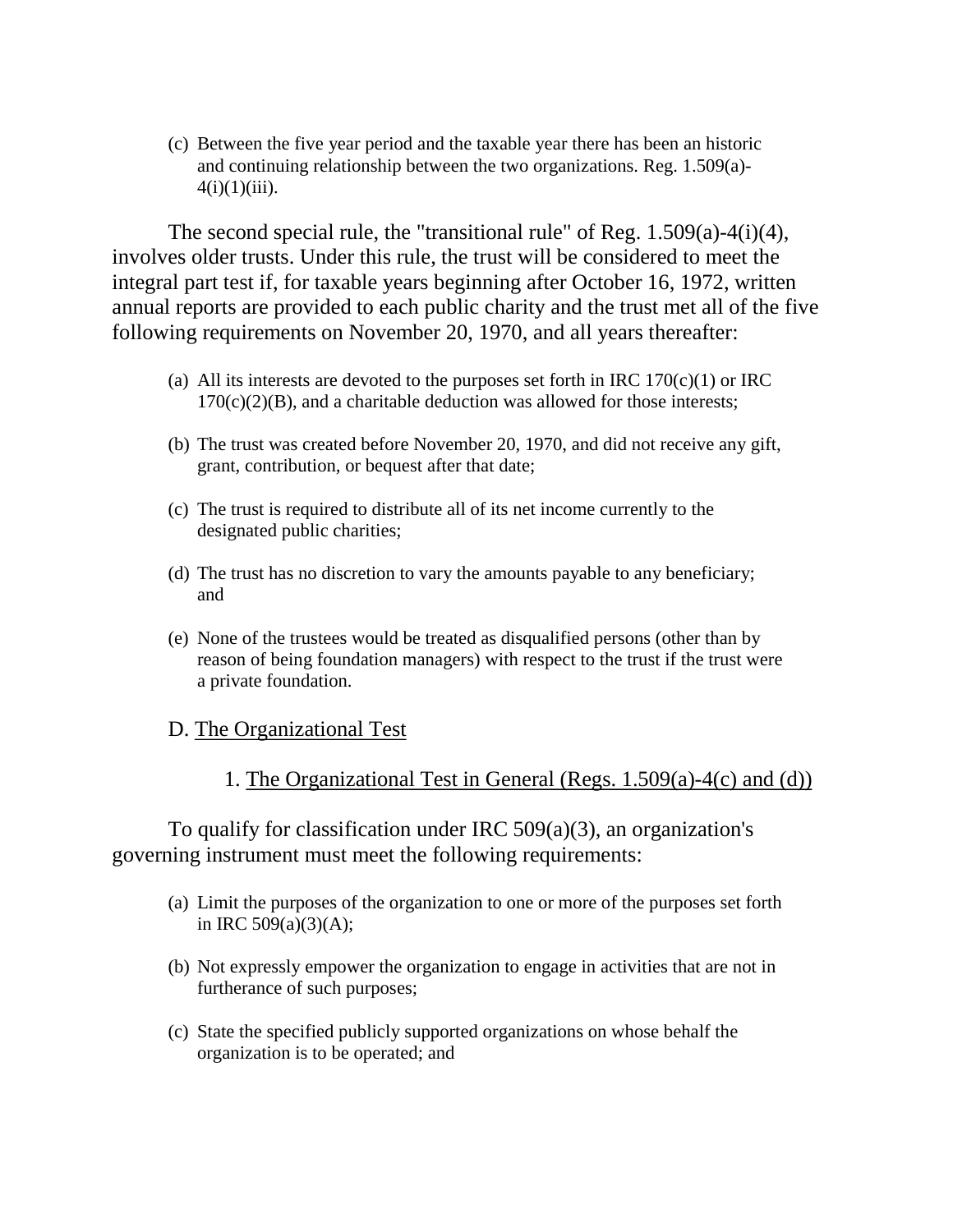(d) Do not expressly empower the organization to support or benefit any organization other than the specified publicly supported organizations.

# 2. The Organizational Test's Requirements for Supporting Organizations Whose Relationship Is "Operated, Supervised, or Controlled by" or "Supervised or Controlled in Connection with"

An organization whose relationship is "operated, supervised, or controlled by" or "supervised or controlled in connection with" should not have much difficulty meeting the organizational requirements. With respect to purposes, the organization meets this requirement if the purposes set forth in its governing instrument are similar to, but no broader than, the purposes set forth in the governing instruments of its controlling IRC 509(a)(1) or (a)(2) organization. Reg. 1.509(a)-4(c)(2).<sup>6</sup>

With respect to specifying publicly supported organizations in the governing instrument, an organization having either the "operated, supervised, or controlled by" or the "supervised or controlled in connection with" relationship satisfies this requirement even if it designates the supported organizations by class or purpose rather than by name, e.g., institutions of higher learning in the state of X. Reg. 1.509(a)-4(d)(2). Furthermore, in such cases, it is permissible for the supporting organization's governing instrument to permit: (1) the substitution of one publicly supported organization within the same class or a different class designated in the articles; (2) the supporting organization to operate for the benefit of new or additional publicly supported organizations of the same class designated in the articles; or (3) the supporting organization to vary the amount of its support among different publicly supported organizations within the class or classes of organizations designated in the articles. Reg. 1.509(a)-4(d)(3). Therefore, by meeting such minimal requirements, a supporting organization that is "operated, supervised, or controlled by" or "supervised or controlled in connection with" will satisfy the organizational test unless it expressly empowers itself to engage in

\_\_\_\_\_\_\_\_\_\_\_\_\_\_\_

 $6$  Organizations that are "operated, supervised, or controlled by" or "supervised or controlled in connection with" a publicly supported IRC  $501(c)(4)$ ,  $(5)$ , or  $(6)$  organization deemed to be an IRC 509(a)(1) or (2) organization for purposes of IRC 509(a)(3) merely must have articles that require it to carry on charitable activities within the meaning of IRC 170(c)(2). For a discussion of the involvement of a publicly supported non-IRC  $501(c)(3)$  organization, see Rev. Rul. 76-401, 1976-2 C.B. 175.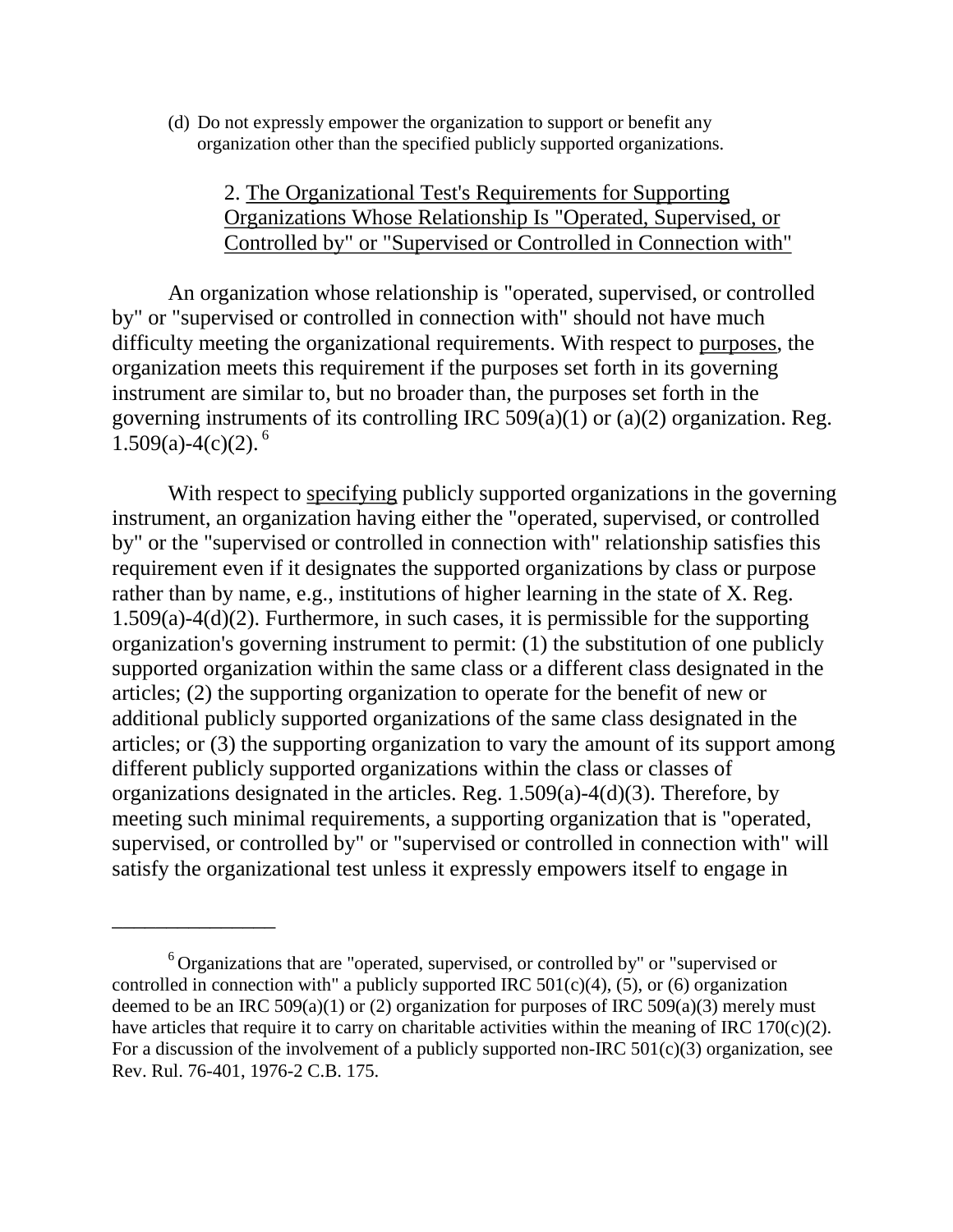activities not in furtherance of IRC 509(a)(3)(A) purposes, or expressly empowers itself to support or benefit a non-publicly supported organization.7

# 3. The Organizational Test's Requirements for Supporting Organizations Whose Relationship Is "Operated in Connection with"

Where a supporting organization is "operated in connection with" one or more publicly supported organizations, there may be problems in satisfying the organizational test. First, with respect to purposes, Reg. 1.509(a)-4(c)(2) provides that the articles of the supporting organization must state that it is formed "for the benefit of," or "to carry out the purposes of" one or more publicly supported organizations. Although the regulation does not require that such exact words be used, there must be at least some statement committing the supporting organization to support or benefit the publicly supported organizations. See Rev. Rul. 75-437,  $1975 - 2$  C.B.  $218<sup>8</sup>$ 

A second problem for organizations with an "operated in connection with" relationship arises from the requirement of Reg.  $1.509(a)-4(c)(2)$  that they must state, by name, the specified publicly supported organizations on whose behalf the organization is to be operated. However, in situations where there has been an historic relationship between the supporting organization and the publicly supported organization and where, by reason of such relationship, a substantial

\_\_\_\_\_\_\_\_\_\_\_\_\_\_\_

 $<sup>7</sup>$  One court case that may conflict with the Service's interpretation of the organizational</sup> test (and the operational test discussed later in this article), is Change-All Souls Housing Corp. v. United States, 671 F.2d 463 (Ct. Cl. 1982). In that case, the organization was affiliated with a public charity and a private foundation. The court held that the plaintiff was organized and operated for the benefit of the public charity. The fact that the plaintiff benefited a private foundation (which had the same purposes as the public charity) did not preclude it from private foundation status.

<sup>&</sup>lt;sup>8</sup> Therefore, a statement in a trust instrument that the trust income is to be used "for the purpose of paying for ... the education ... at Yale College of such graduates of Duxbury, Massachusetts High School or bona fide resident of Duxbury" would fail to satisfy the requirement because it fails to include a statement that the trust was created to benefit the publicly supported organization (Yale); rather, the instrument states that the purpose of the trust is to benefit students. In the case where the above provision appeared, however, (Goodspeed Scholarship Fund v. Commissioner, 70 T.C. 515 (1978), the court ruled otherwise and stated: "We see no use in requiring language more specific than that which Mrs. Goodspeed used." The Service does not acquiesce in this decision (1981-1 C.B. 2).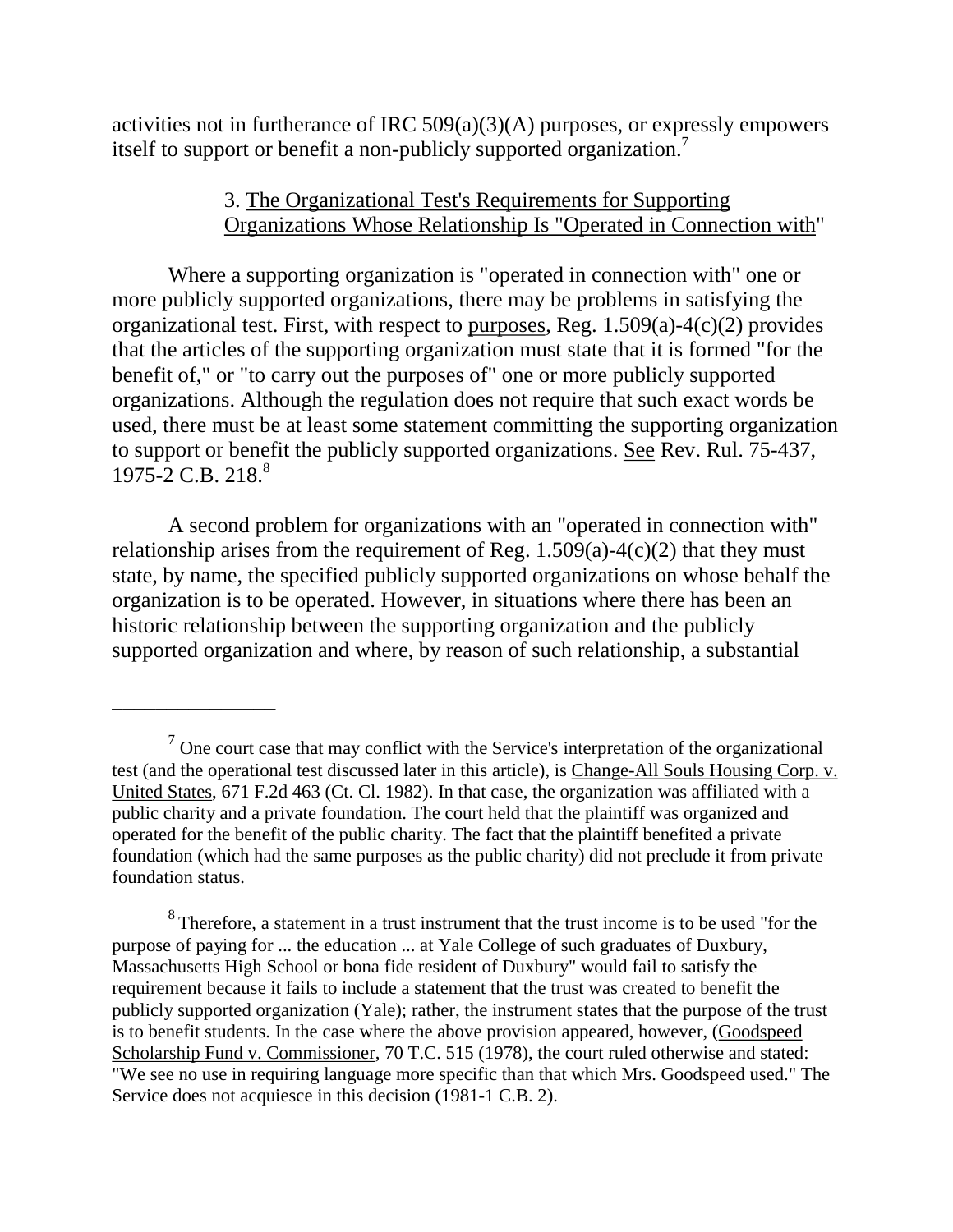identity of interest has been developed between the organizations, the identity of the supporting organization need be made only as specifically as is required for organizations "operated, supervised, or controlled by" or supervised or controlled in connection with." Reg.  $1.509(a)-4(d)(2)(iv)$ .

Substitution of other entities for the designated publicly supported organization may create problems. The basic rule is that if the supporting organization does designate the specified publicly supported organization by name, it will not fail to meet the organizational test because its articles permit the substitution of another publicly supported organization, designated by class or purpose rather than by name, but only if such substitution is conditioned upon an event beyond the control of the supporting organization, such as loss of exemption, substantial failure or abandonment of operations, or dissolution of the publicly supported organization designated in the articles. Whether the condition is truly based upon an event outside the control of the supporting organization has been the subject of litigation. See Quarrie Charitable Fund v. Commissioner, 603 F.2d 1274 (7th. Cir. 1979); aff'g 70 T.C. 182 (1978), where the Seventh Circuit concluded that the nature of the events contemplated in the plaintiff's governing instrument combined with the trustee's exercise of judgment brought these events within the trustee's control for all practical purposes; therefore, the instrument's provision regarding substitution caused the organization to fail to meet the organizational test under IRC 509(a)(3)(A) and Reg. 1.509(a)-4(d).

Failure to meet the organizational test also will not occur solely because the supporting organization's articles permit it to operate for the benefit of a nonpublicly supported organization that is designated by name or by class or purpose, but only if (1) a publicly supported organization is currently being supported and (2) the possibility of operating for the benefit of other than a publicly supported organization is a remote contingency, conditioned on events outside the publicly supported organization's control. If an organization that is not publicly supported eventually becomes the beneficiary, the supporting organization will fail the operational test described below but would not fail the organizational test, unless it was specifically named in the governing instrument, in which case the supporting organization will fail both the organizational and operational tests. See Reg. 1.509(a)-4(c)(3) and 1.509(a)-4(d)(4).

E. The Operational Test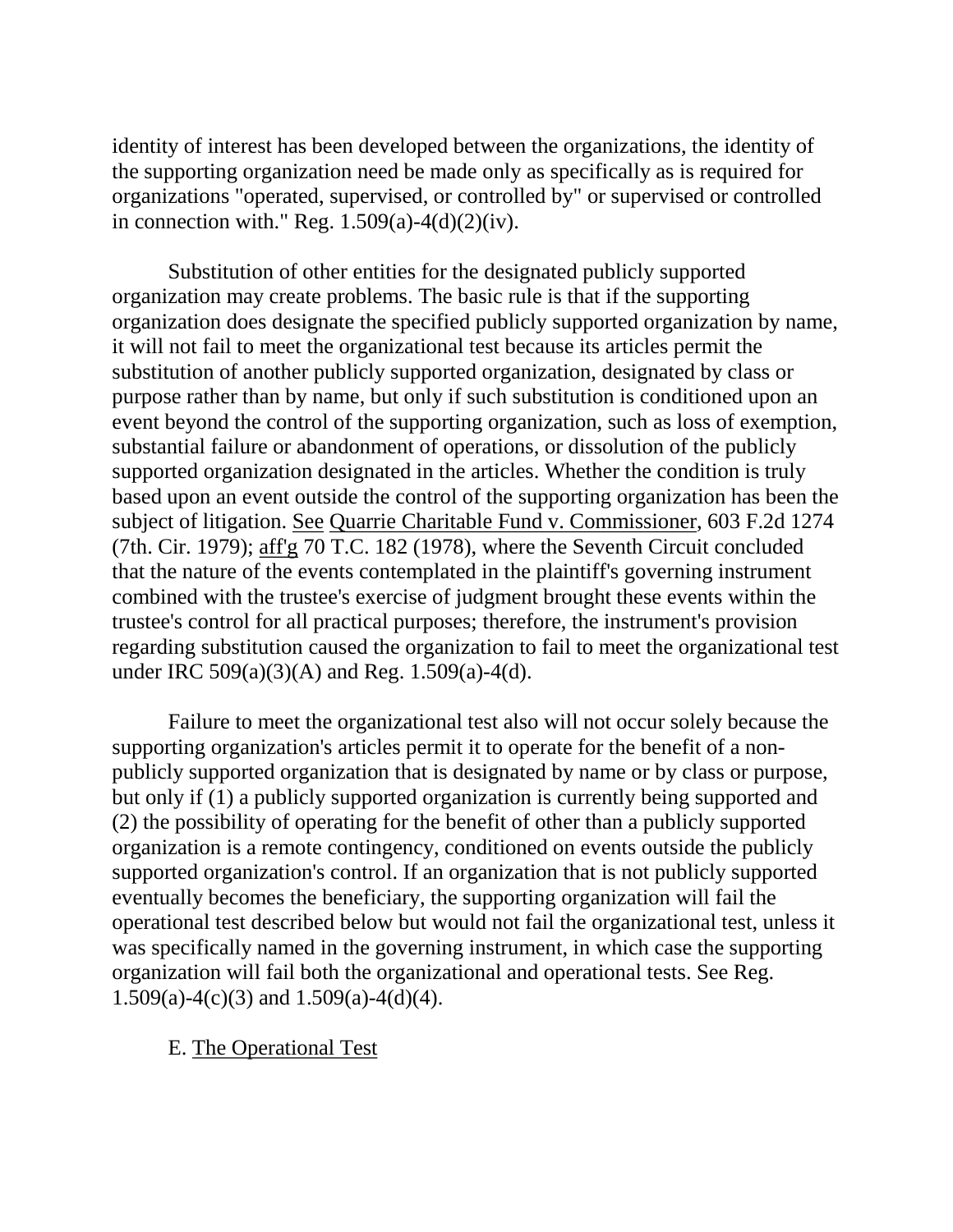The operational test, which is set forth in Reg. 1.509(a)-4(e), is concerned with permissible beneficiaries and permissible activities. Essentially, it provides that a supporting organization will be operated exclusively to support one or more specified organizations only if it engages in activities that support or benefit the publicly supported organizations. Such activities may include making payments to or for the use of, or providing services or facilities for, individual members of the charitable class benefited by the specified publicly supported organization or organizations. Pursuant to Reg. 1.509(a)-4(e)(1), payments may be made to organizations other that the specified publicly supported organization only under the following circumstances:

- 1. The payment constitutes a grant to an individual who is a member of the charitable class benefited by the specified publicly supported organization rather than a grant to the organization receiving it (applicable rules are set forth in Reg. 53.4945-4(a)(4));
- 2. The payment is made to an organization that is operated, supervised, or controlled by; supervised or controlled in connection with; or operated in connection with the publicly supported organization; or
- 3. The payment is made to an organization described in IRC  $511(a)(3)(B)$ (colleges and universities that are government agencies or instrumentalities).

A supporting organization is not required to pay over its income to supported organizations but may carry on its own independent programs designed to support or benefit the specified publicly supported organization. However, all such support must be limited to the permissible beneficiaries that are set forth in the preceding paragraph. Reg. 1.509(a)-4(e)(3) furnishes examples of independent programs that are permissible. These include an alumni association that uses its income to conduct a program of educational activities for the university's alumni faculty and students, and an organization formed and supported by a church to conduct educational lectures on religious subjects. Supporting organizations also may engage in fund raising activities, such as solicitations, fund raising dinners and unrelated trade or business to raise funds for the publicly supported organizations or their permissible beneficiaries.

Independent programs designed to support an organization that is "supervised or controlled in connection with" or "operated in connection" with publicly supported organizations is not infrequently encountered in hospital reorganizations -- often there is a newly created subsidiary seeking IRC 509(a)(3)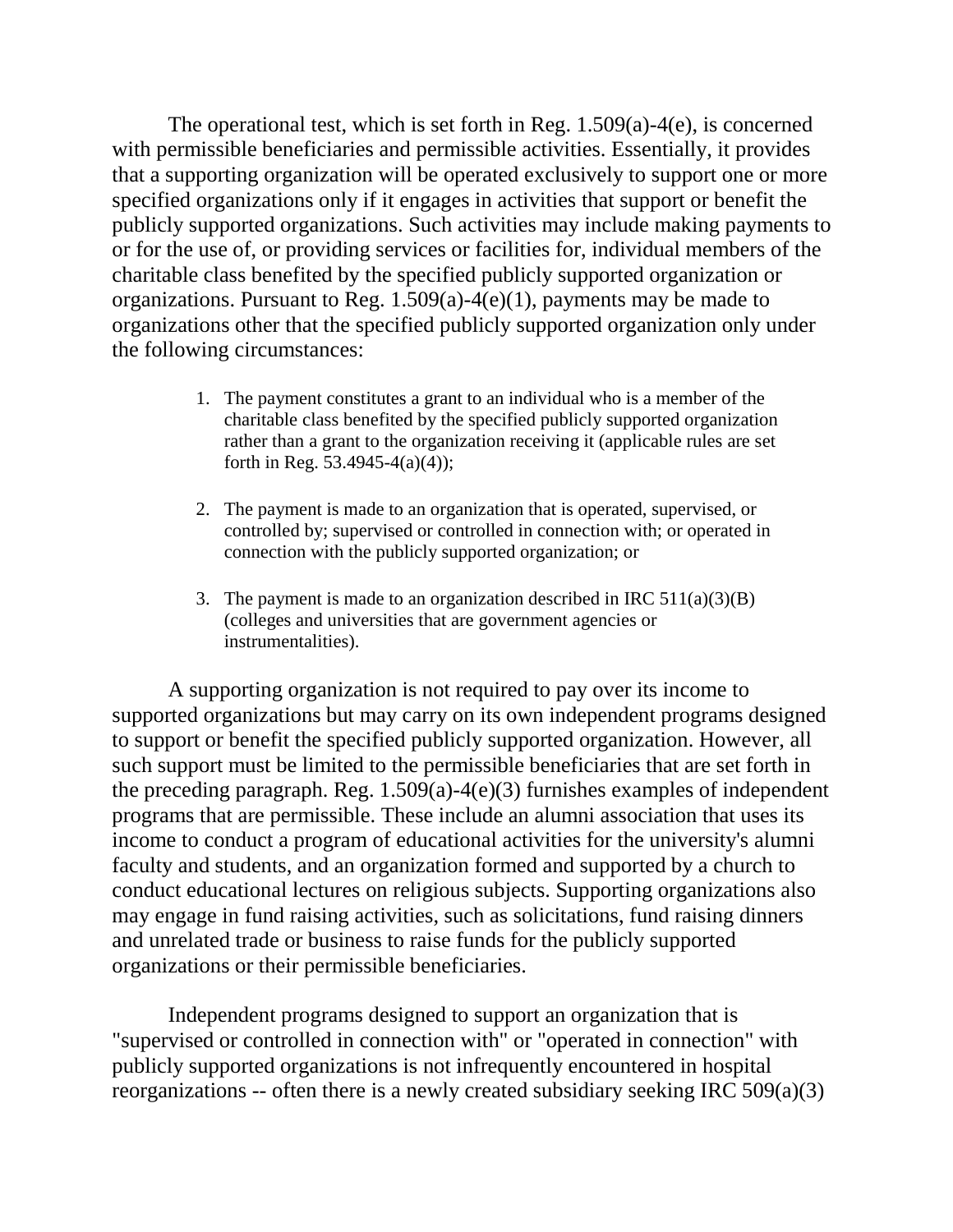status on the basis that its program, while immediately of assistance to its IRC 509(a)(3) parent, ultimately benefits the IRC 509(a)(1) or (a)(2) entities within the system. In this situation, the subsidiary seeking IRC 509(a)(3) status satisfies the operational test.

# F. The Disqualified Person Control Test

Under IRC  $509(a)(3)(C)$  a supporting organization may not be controlled, directly or indirectly, by disqualified persons. The question of control by disqualified persons arises most frequently with organizations that purport to be "operated in connection with" publicly supported organizations.

It is necessary to look to whether disqualified persons may, by aggregating their votes or positions of authority, require the supporting organization to engage, or decline to engage, in an act that significantly affects the operations of the supporting organization. Under Reg.  $1.509(a)-4(j)(1)$ , the general rule is that control will be found where the disqualified persons have either 50 percent of the voting power or a veto power over the supporting organization's activities. Pursuant to Reg. 1.509(a)-4(j)(2), however, the 50 percent test may be rebutted by a showing that, in fact, some other person or group has control. (For example, in the case of a religious organization operated by a church, the fact that the majority of the organization's governing body is composed of lay persons who are substantial contributors (and thus disqualified persons under IRC 4946) will not disqualify the organization under IRC  $509(a)(3)(C)$  if a representative of the church, such as a bishop or other official, has control over the policies and decisions of the organization.)

For purposes of the control test, a foundation manager who is a disqualified person for some other independent reason, such as being a substantial contributor, will be treated as a disqualified person even if appointed or designated as a foundation manager by the publicly supported beneficiary organization.

IRC 509(a)(3)(C) not only forbids "direct control;" it also forbids "indirect control." Reg.  $1.509(a) - 4(i)(1)$  provides that all pertinent facts and circumstances will be taken into consideration in determining whether a disqualified person does in fact indirectly control an organization, including the nature, diversity, and income yield of the organization's holdings, the length of time particular stocks, securities and other assets are retained, and the manner of exercising it voting rights with respect to stocks in which members of its governing body have some